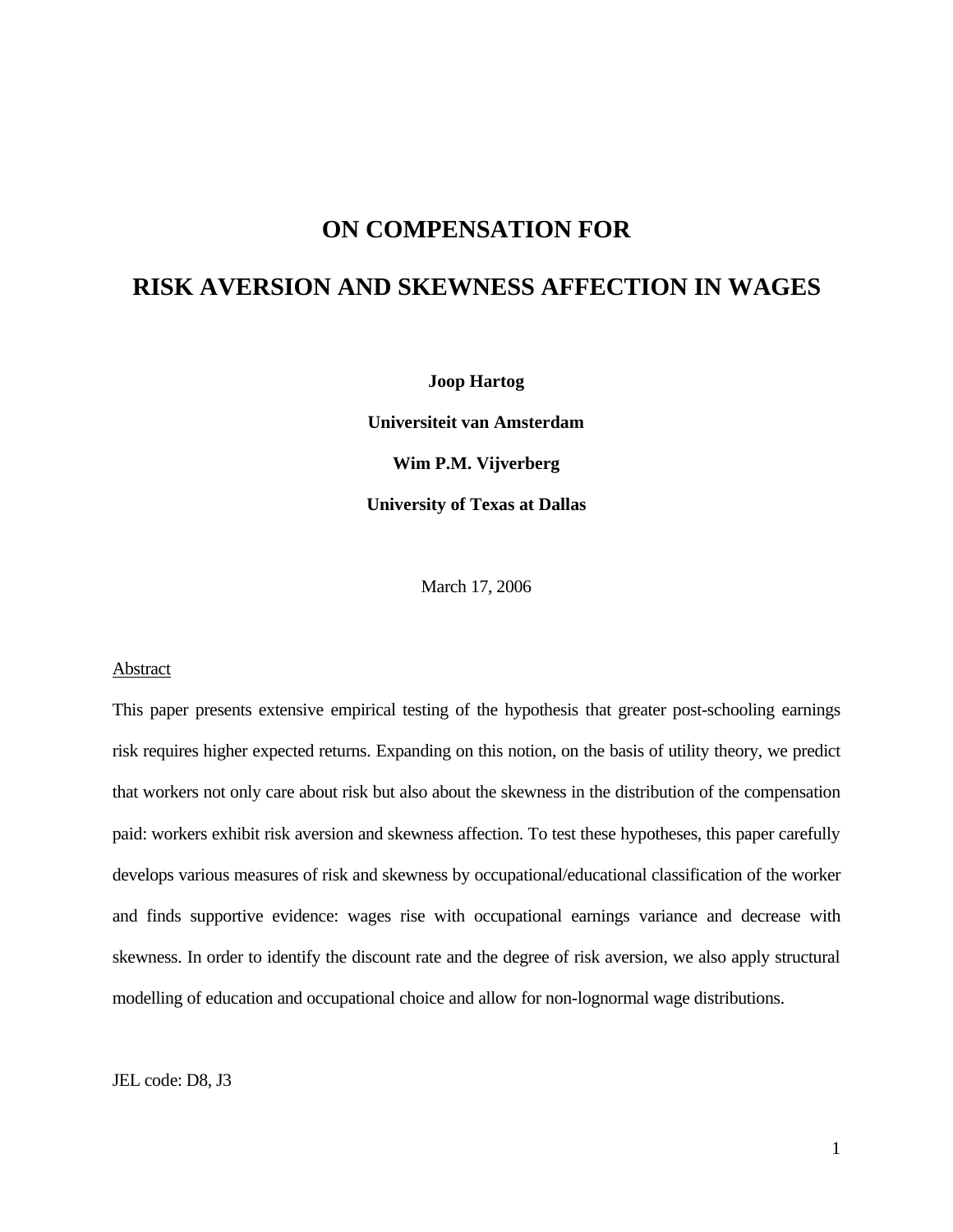Comments given by Coen Teulings, Barbara Wolfe and participants at seminars in Amsterdam, Bonn (IZA), München (SELAPO), Christchurch (University of Canterbury), Auckland, Canberra (ANU), Athens (University of Economics and Business), Dallas (SMU), Aberdeen, Aarhus, Lyon and Konstanz are gratefully acknowledged. Work on this project was supported by Vijverberg's visits to SCHOLAR, Amsterdam and by our joint visit to IZA. Financial support by NWO, the Dutch Science Foundation, is also gratefully acknowledged.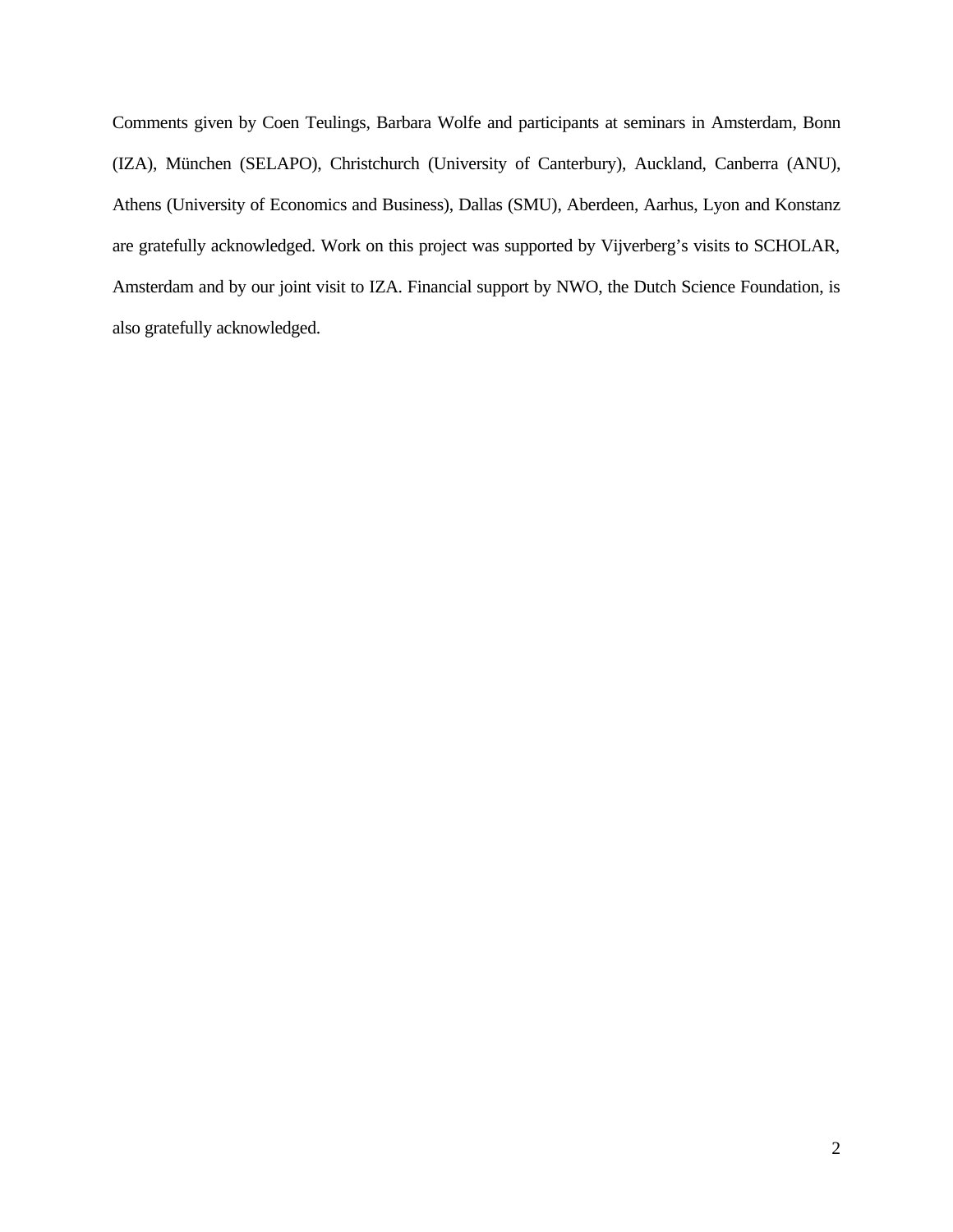# **1. Motivation**

The notion that financially risky ventures will only be undertaken if there is a perspective on compensation is a commonplace. This also applies to the labour market. Indeed, as Adam Smith (1976:208) noted: "*The probability that any particular person shall ever be qualified for the employment to which he is educated is very different in different occupations. Put your son apprentice to a shoemaker, there is little doubt of his learning to make a pair of shoes; but send him to study the law, it is at least twenty to one if ever he makes such proficiency as will enable him to live by the business."* Smith not only understood that in a competitive labour market wage differentials will compensate for differences in schooling length, he also singled out the probability of failure in an occupation as another factor that needs compensation to attract sufficient supply.

*Ex ante*, an individual deciding on schooling and occupation faces several kinds of uncertainty. She will not fully grasp the requirements of school and occupation, she will usually not even be fully sure of her own abilities and preferences. Most importantly, she will not know what the exact returns to her investment will be. In this paper, we acknowledge that an individual does not anticipate a given postschool wage rate but rather an entire wage *distribution*, without knowing where in that distribution she will end up. We estimate a standard Mincer earnings equation and group the residuals by their education-occupation classification. We take the within-group distribution of residuals as an indication of the uncertainty associated with the particular education-occupation combination. We then add the variance of these education-occupation residuals to the earnings function and we find that wages are indeed higher in education-occupation cells where the residual variance is higher. In fact, we even find that wages are lower in cells where the distribution is more right-skewed. We take this as evidence that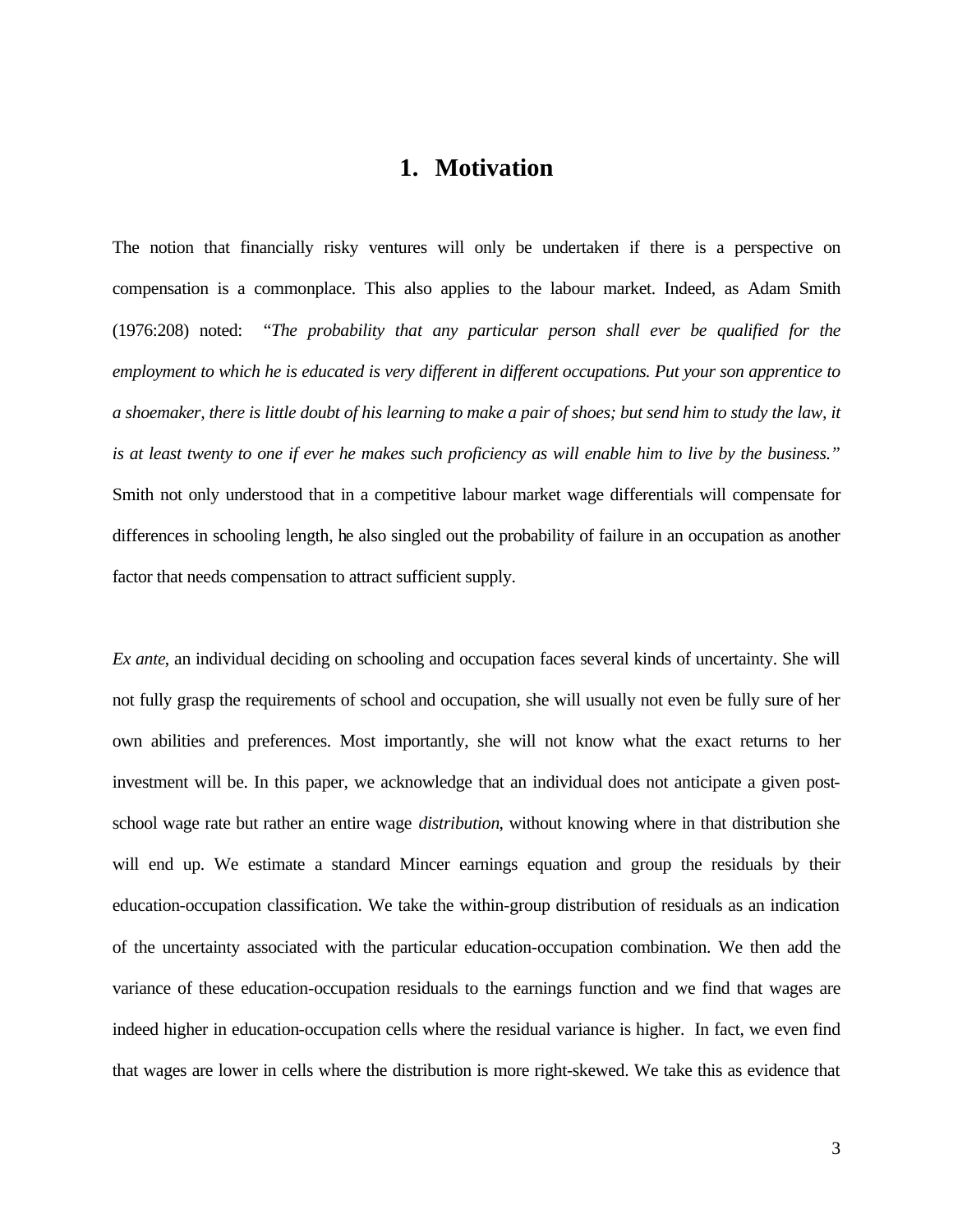the market responds to individuals' risk attitude: they dislike risk (variance), but they appreciate skew (the probability of obtaining a really high return). We identify the intensity of these preferences, and find that they are quite comparable to what is found in the literature on risk attitudes and in lifecycle consumption models.

Our basic approach has the virtue of simplicity: a two-stage estimation, where the residuals from the first stage Mincer equation give us the measures of variance and skew for the second stage risk augmented Mincer equation.<sup>1</sup> To be convincing, we have to face two key issues:

#### *i. Is earnings risk relevant?*

 $\overline{a}$ 

A key assumption of our approach is that individuals cannot insure the risk of their investment. This is hardly controversial: we simply do not observe individuals commencing a college education and buying insurance or an optimal investment portfolio that completely eliminates the risk of their venture. Davis and Willen (2000) compute optimal portfolios for some occupations and find completely unrealistic values. For example, a 40-year old truck driver (in 1982) should hold a portfolio of \$550,000, including a short position in one portfolio of \$141,000. Our view is shared by e.g., Blanchard and Fisher (1989:283), and also by Shaw (1996:626) who states: "The methods of reducing riskiness that are available in financial markets, namely, diversification, exchange, and insurance, are not options for reducing the riskiness of returns to human capital investments"

### *ii. Is residual dispersion the proper measure of individual uncertainty?*

We assume that the distribution of residuals in an education-occupation cell for those already working provides all the information on earnings uncertainty that an individual will use. This ignores the potential effects of heterogeneity and selectivity. There are four arguments for taking this approach. The first is pragmatic: why not start with the simplest possible specification? The second argument is a perception

 $<sup>1</sup>$  The advantage of using residuals, rather than the distribution itself, is the correction for age (experience).</sup>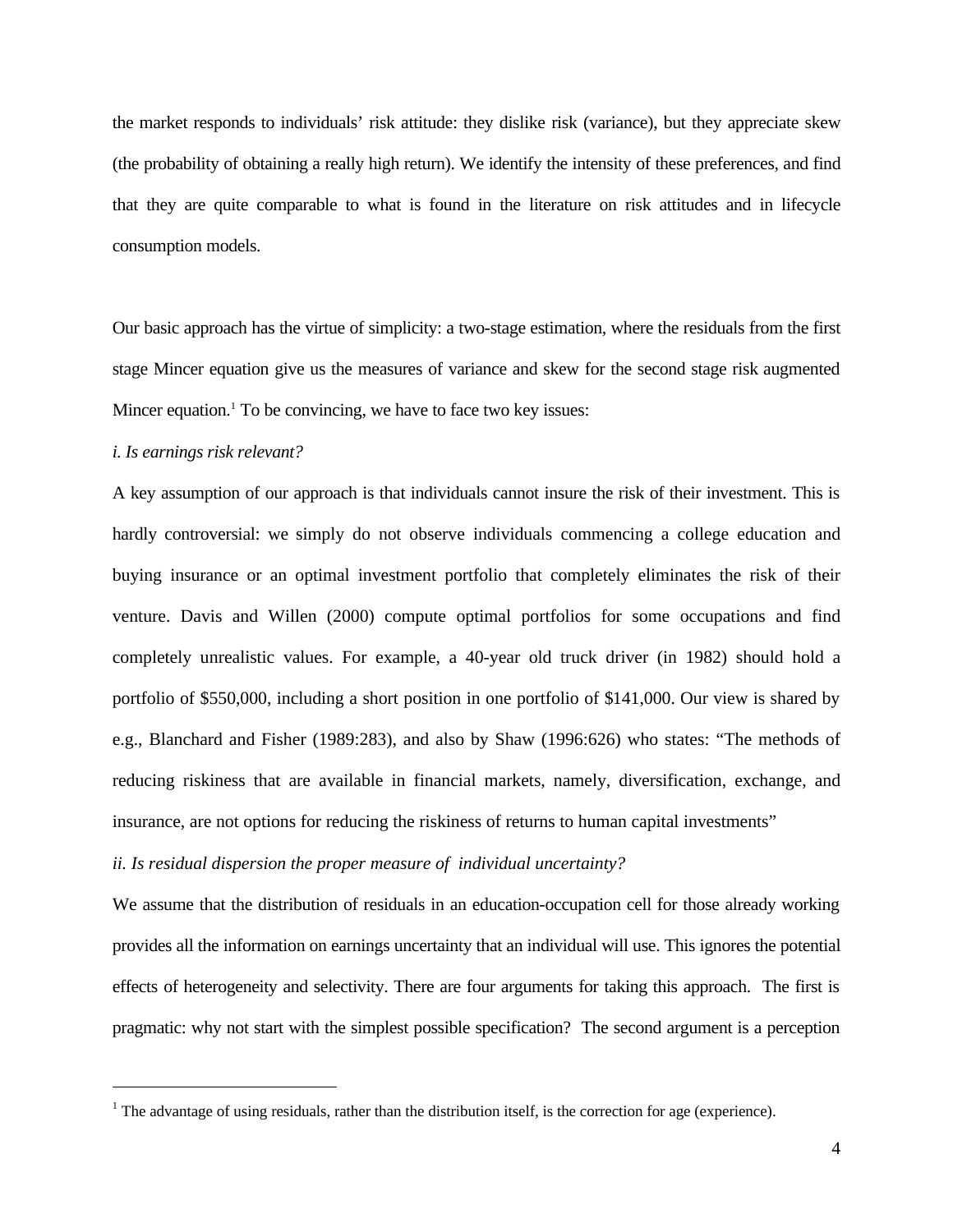about what potential students know. Of course, the residual contains both individual heterogeneity and stochastic factors beyond the individual's control. But we are quite sceptical on the extent and precision of individuals' knowledge on their own abilities and future opportunities. Webbink and Hartog (2004) find that freshmen in university have a fairly accurate perception of mean starting salaries by education and some other characteristics, but they could not predict their own position within the distribution: predicted and realised starting salaries correlate at 0.06. Dominitz and Manski (1996) report a variance in individuals' own expected post-school earnings distribution that is larger than the actually observed variance of earnings. The third argument is analytical. Jacobs, Hartog and Vijverberg (2005) derive that self-selection by ability leads to a downward bias in the estimated OLS wage premium (risk is overestimated by confounding it with heterogeneous abilities, hence the coefficient is underestimated), self-selection by risk attitude generates no bias (compensation for the marginal worker is properly estimated), but that indeed heterogeneous risk will lead to an overestimate of the risk premium (of which we cannot assess the magnitude). It is an open question how large this bias might be. The fourth argument is empirical. Chen (2003) corrects observed wage volatility for high school graduates and twoand four-year college attendees and finds corrections for selectivity bias smaller than 10%. Berkhout, Hartog and Webbink (2005) condition risk and risk compensation on ability as measured by quartile of secondary school grades, and still find statistically significant results. Diaz Serrano, Hartog and Nielsen (2004) use a long Danish panel to distinguish permanent and transitory risk and find statistically significant compensation for transitory risk. In sum, it therefore appears that the issues of heterogeneity, self-selection and information possessed by potential students are relevant and interesting, and we will certainty continue to analyse them. But we have no indication that ignoring these issues renders our present results fatally flawed. We take residual dispersion as a meaningful indicator of the uncertainties in returns to schooling.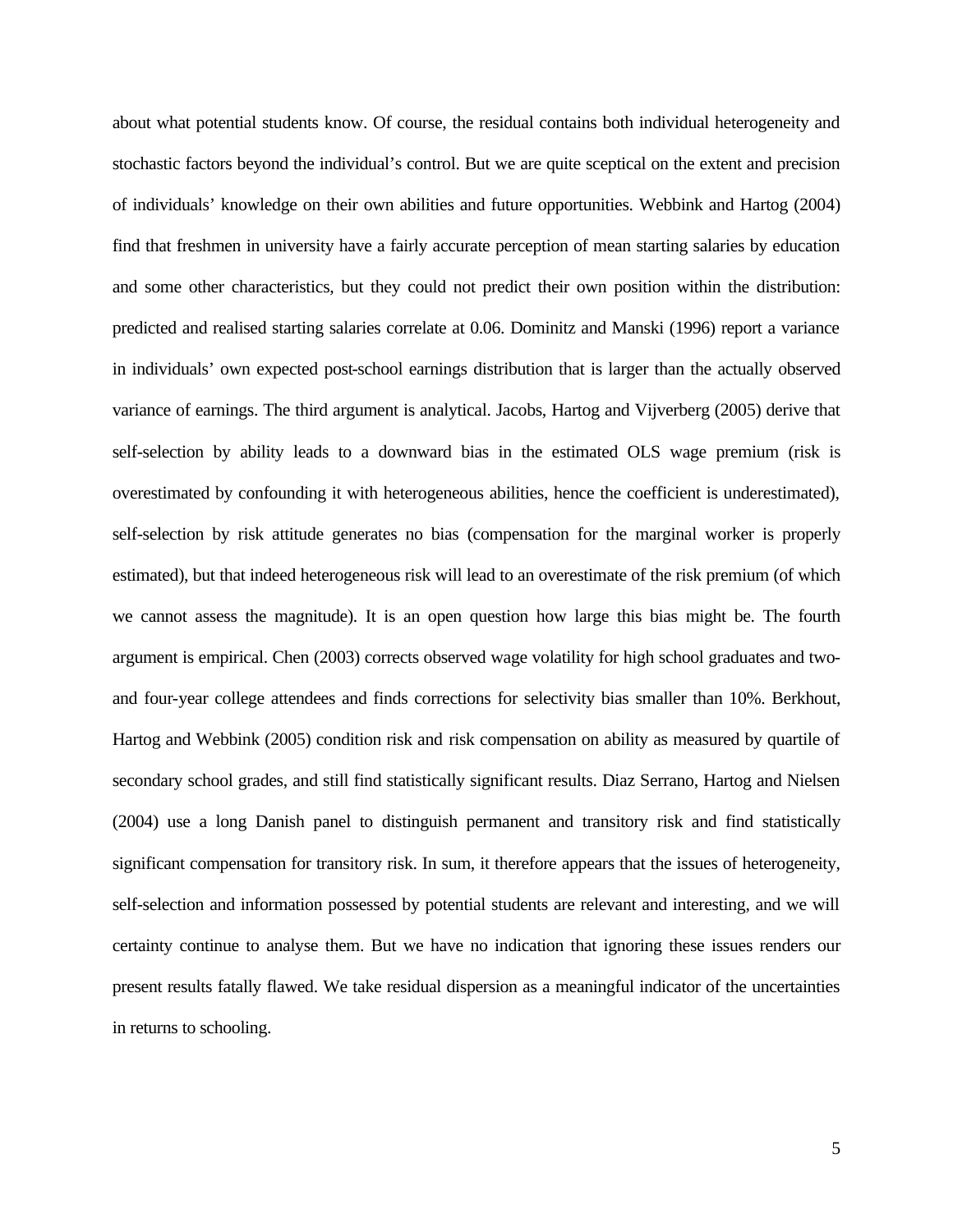The earlier literature is small<sup>2</sup>. Skewness affection is a somewhat unfamiliar concept. However, it also holds in gambling at lotteries and horse racing<sup>3</sup> and is consistent with the Friedman and Savage (1948) utility function. The intuition is that, for a given mean and variance, individuals prefer a distribution that is skewed to the right, as they appreciate the small probability of a substantial gain. In the consumption-savings literature, there is strong support for the assumption of skewness affection, or prudence as it is called there (Gollier, 2001, p. 238).

Below, we first derive the basic wage equation with compensation for wage uncertainty. We then estimate reduced forms of these equations. Next, we estimate a specification that identifies preference parameters. We conclude by evaluating our findings; we relate them to the literature and discuss our neglect of unemployment risk. For details of derivations and estimation we refer to the longer version of this paper, available at our websites<sup>4</sup>.

## **2 Formal modelling**

#### **2.1 Conceptual framework**

-

We consider an individual who faces the option of going straight to work, and earn a fixed income  $Y_0$  or go to school for *s* years and earn  $Y_s$  for the rest of working life. We assume that education is occupation-specific: it is characterised not only by the number of years it takes to complete but also by the curriculum that prepares the student for a particular set of occupations. The individual does not know *Y<sup>s</sup>* when deciding on schooling: it will be revealed upon graduation, and will then remain

 $2$  King (1974), Feinberg (1981), McGoldrick (1995), McGoldrick and Robst (1996), Hartog, Plug, Diaz Serrano and Vieira (2003).

<sup>&</sup>lt;sup>3</sup> Garret and Sobel (1999), Golec and Tamarkin (1998), Moore (1995).

<sup>&</sup>lt;sup>4</sup> Wagerisk LabEcs longversion at www.utdallas.edu/~vijver and at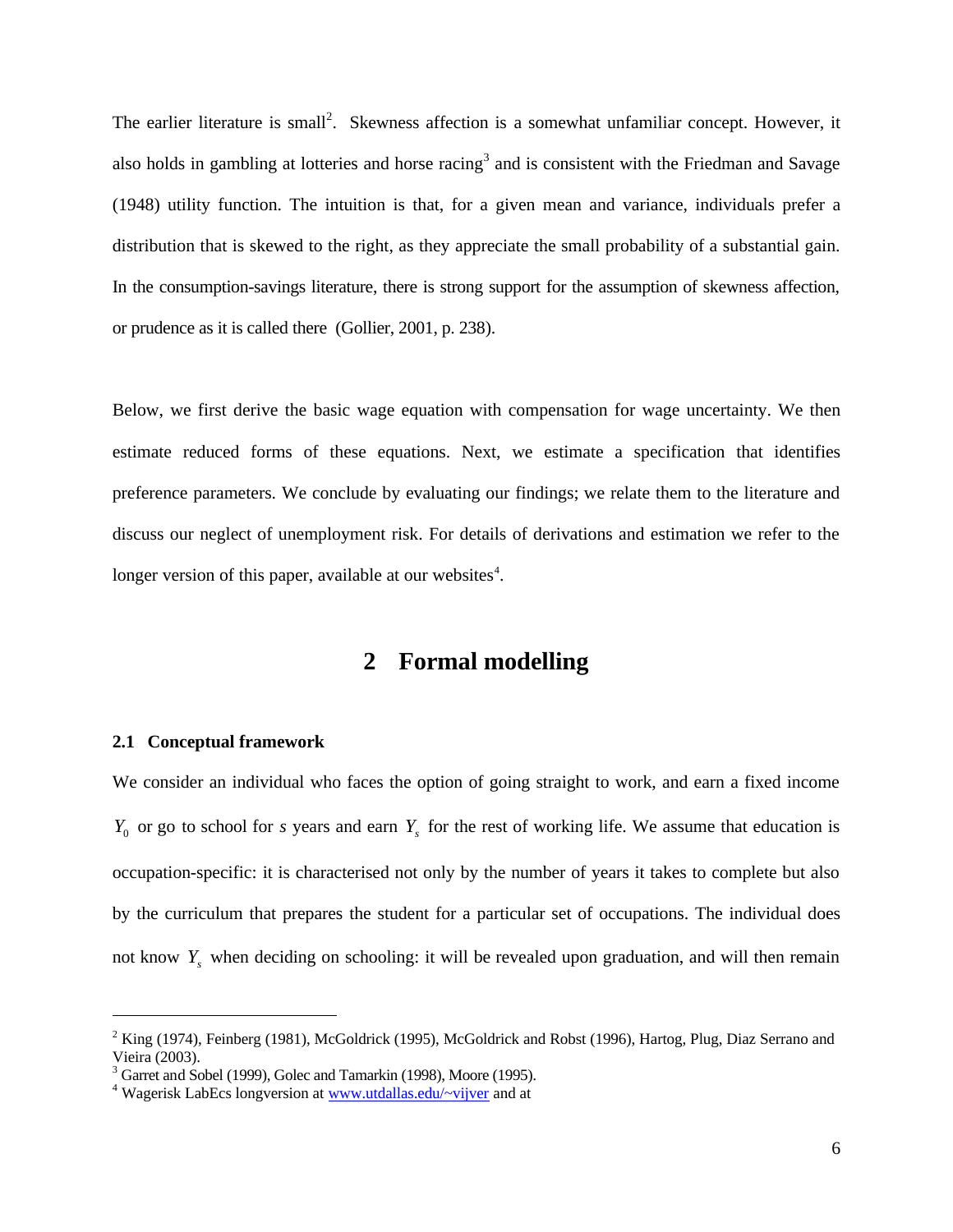constant for the rest of working life.  $Y_s$  is the product of school output  $q_s$  (the individual's units of human capital) and the market price  $w<sub>s</sub>$ . For educational production we have

$$
q_s = q_{os} + e_s \tag{1}
$$

with  $q_{os}$  mean educational output and  $e_s$  a random component that is unknown to the individual when entering school and becomes perfectly public information upon graduation. Thus, after completing school the individual will earn

$$
Y_s = w_s \left( q_{os} + \mathbf{e}_s \right) \tag{2}
$$

The unit price  $w_s$  is determined by the market equilibrium. Define  $N_s^g$  as the number of graduates from a particular schooling programme, equal to the number of school entrants *s* years ago (or some given fraction of that number). The stock of graduates is  $N_s^o$  (the stock may be related to past graduation cohorts, length of working life, etc., but this is immaterial for the present purpose). As we will focus on a stationary equilibrium, we will not subscript cohorts but simply assume a continual inflow of new graduates. Total demand for graduates with *s* years of schooling preparing for a specific set of occupations, measured in efficiency units produced in school, is a downward sloping function of the unit price *w<sup>s</sup>* . Individuals are assumed to have identical tastes, and, in the presence of a suitable wage differential, to be indifferent between schooling and no schooling. We write this wage differential as a mark-off on the schooled wage:

$$
Y_0 = (1 - M_s)Y_s \tag{3}
$$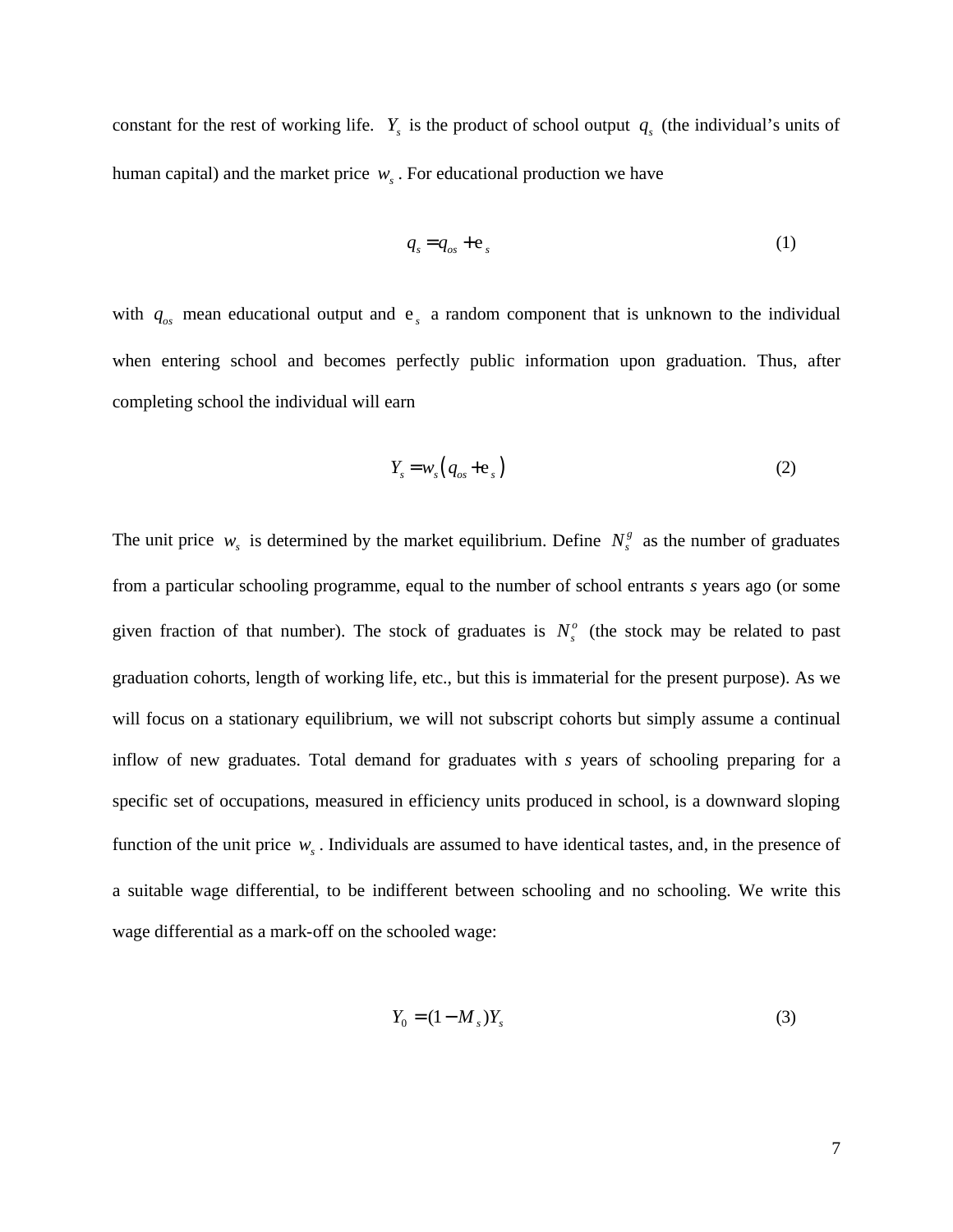Below, we will determine  $M_s$ .<sup>5</sup> Stationary equilibrium requires an inflow of graduates  $N_s^g$  such that the demand price absorbing total supply exactly supports the wage mark-off *M<sup>s</sup>* required by suppliers. Stated otherwise, total (and new) supply is determined at the intersection of the labour demand curve and the equilibrium wage rate as determined by the required wage mark-off.

As the mark-off *M<sup>s</sup>* is determined by worker preferences and the equilibrium is stationary, dictating stability in this mark-off over time, a potential student is able to anticipate mean earnings with education *s*, but he is still uncertain about his own earnings because of the random component  $e_s$ . Before schooling is completed, the student's future productivity (and earnings) will be unknown; after completing schooling, he will be assigned his position in the output distribution and be paid according to the value of his productivity. Distributions are specific to each occupation-school curriculum type and exogenously given: in some trades output is simply more dispersed than in others.

Tying individuals to a given occupation throughout working life is restrictive. While individuals in many cases can switch occupations, there are also cases where transition costs are prohibitive: no one trained as a dentist will smoothly move into accountancy. We will leave that for future work.<sup>6</sup>

<sup>&</sup>lt;sup>5</sup> Note that there is a one-to-one correspondence between the unit price  $w_s$  and the mark-off  $M_s$ .

<sup>&</sup>lt;sup>6</sup> Flyer (1997) indeed has estimated a complicated model of choice of first occupation after college, taking later switches into account (he did not analyse the actual moves). However, he found the option value of such moves insignificant for explaining choice of first occupation. With observations on a fine classification of educations, rather than occupations, we also find convincing support for risk compensation; see Diaz Serrano, Hartog and Skyt Nielsen (2004) and Berkhout, Hartog and Webbink (2005).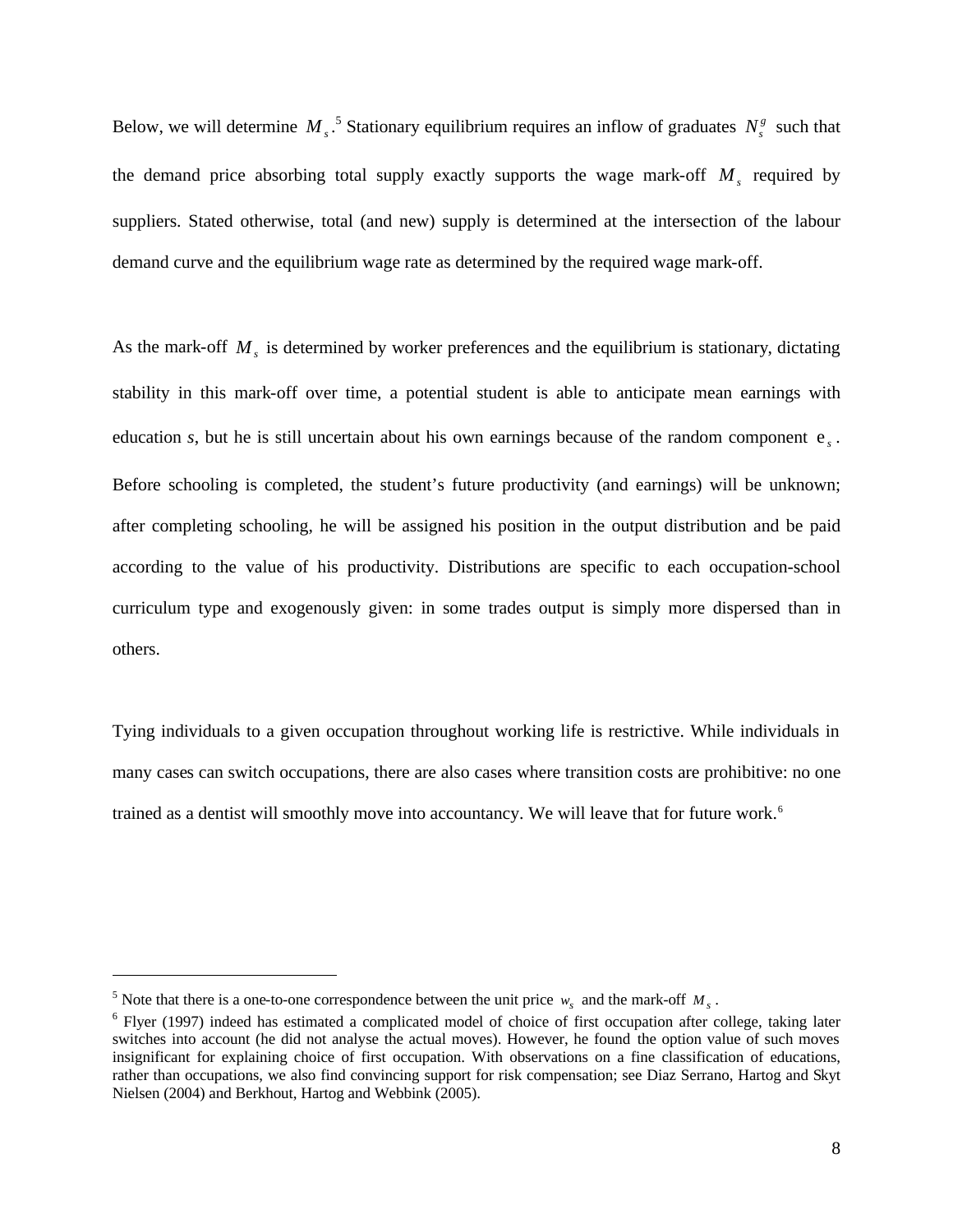#### **2.2 Compensation for earnings uncertainty**

If individuals face non-stochastic incomes,  $Y_0$  if unschooled and  $Y_s$  if schooled, we may derive the schooling premium  $M<sub>s</sub>$  from imposing equal lifetime utilities, using a first-order Taylor expansion of  $U(Y_0)$  around  $Y_s$ :

$$
M_{s} = \left(1 - e^{-ds}\right) \frac{U(Y_{s})}{U'(Y_{s})} \frac{1}{Y_{s}}
$$
(4)

where *U*(*Y*) is a standard utility function and *d* is the discount rate; utility while in school, with zero earnings, has been set equal to zero.

To find the compensation for earnings uncertainty, we assume the individual must choose between an occupation with fixed income  $Y^*$ , and an occupation with random income  $Y$  at an expected income of  $E[Y] = \mathbf{m}$ . Define  $\Theta$  as the generalized absolute risk premium:  $\Theta = E[Y] - Y^* = \mathbf{m} - Y^*$ . We assume that switching occupations is not feasible, possibly because of licensing as in law and medicine or because the loss of specific human capital would be too costly.

With utility defined as a continuous differentiable function of income  $U(Y)$ , with  $\partial U / \partial Y > 0$ , we now also assume risk aversion  $\frac{\partial^2 U}{\partial Y^2} < 0$ . Imposing equal (expected) lifetime utility in both occupations, applying a third-order Taylor expansion to the stochastic returns and expressing the premium relative to income, we may write

$$
\Pi = \frac{\Theta}{m} = \frac{1}{2} V_r \frac{m_2}{m^2} - \frac{1}{6} V_r F_r \frac{m_3}{m^3}
$$
(5)

where relative risk aversion  $V_r$  is given by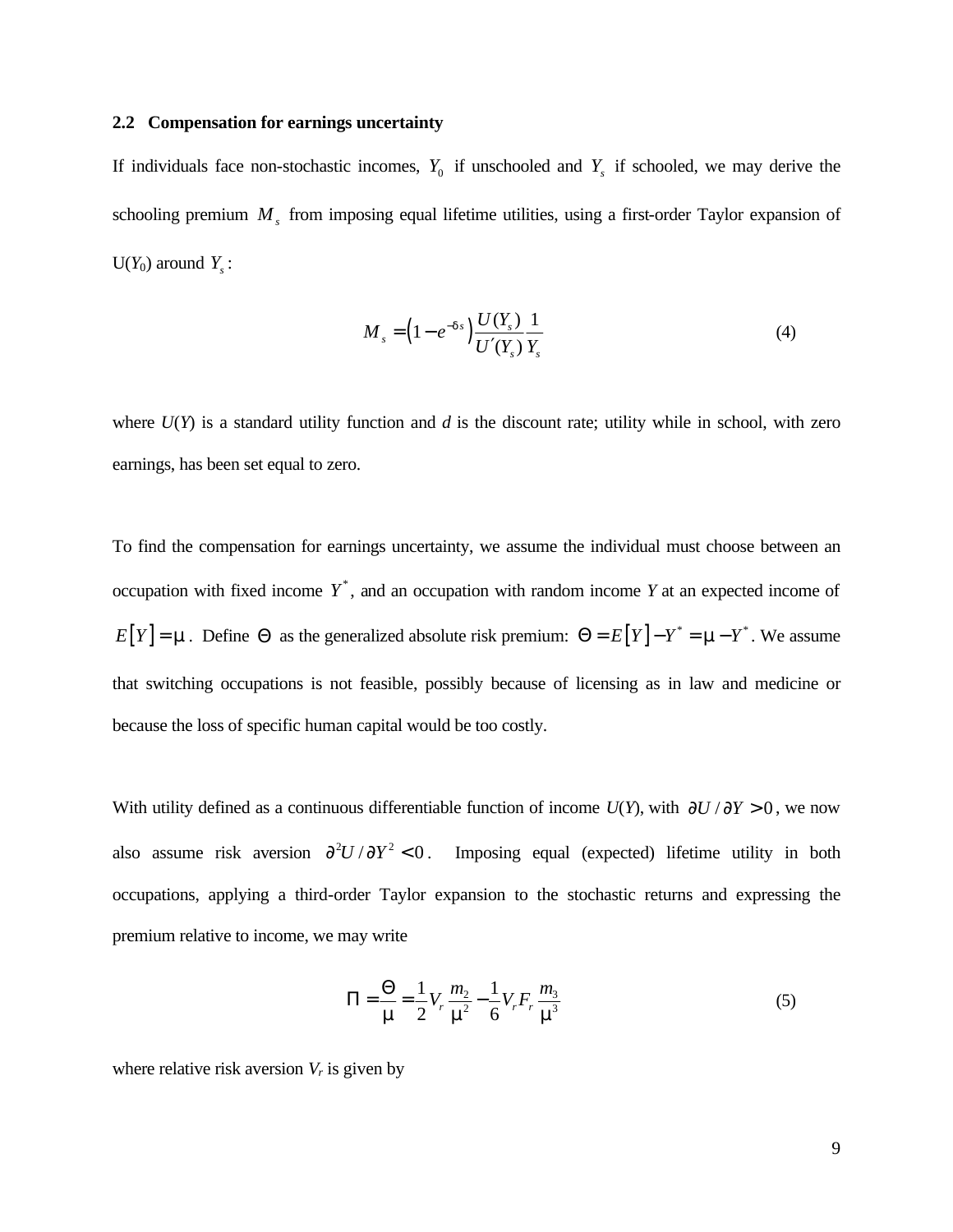$$
V_r = V_a \mathbf{m} = -\frac{U''(\mathbf{m})}{U'(\mathbf{m})}\mathbf{m} > 0
$$
\n<sup>(6)</sup>

and relative skewness affection  $F_r$  by<sup>7</sup>

$$
F_r = F_a \mathbf{m} = -\frac{U''(\mathbf{m})}{U''(\mathbf{m})} \mathbf{m} > 0
$$
\n<sup>(7)</sup>

where  $U''(\mathbf{m}) = \partial^2 U / \partial Y^2$  evaluated at  $Y = \mathbf{m}$ , and  $U'''(\mathbf{m}) = \partial^3 U / \partial Y^3$  at  $Y = \mathbf{m}$ , and with  $m_2$  and  $m<sub>3</sub>$  defining the second and third moments of *Y* (the variance and the skewness) around  $m$ . We refer to the second moment as risk. Since, for a risk averter,  $V_a$  is positive and since  $F_a$  is positive if we assume decreasing absolute risk aversion (Arrow, 1971; Tsiang, 1972, 359), we conclude that the absolute risk premium Θ is positive in risk (variance) and negative in skewness. This motivates our terminology of skewness affection.

#### **2.3 Towards an Empirical Model**

We now combine compensation for schooling and for risk by writing the non-stochastic earnings option as a Mincer mark-up on the riskless no-schooling alternative. Thus, we write

$$
E[Y_{s}] = \mathbf{m}_{s} = (1 - \Pi_{s})^{-1} (1 - M_{s})^{-1} Y_{0}
$$
\n(8)

where  $Y_0$  is the riskless income of those without any schooling (as in equation (3)). Disturbance terms are introduced by specifying  $Y_s = m_s e^{h_s}$  and  $Y_0 = e^{Xb+h}$ , where *X* and *h* are observable and unobservable determinants of  $Y_0$ . Taking the logarithm of (8) yields an expression that is close to the familiar empirical model:

 $^7$  Gollier (2001, p. 238) calls this the index of absolute prudence.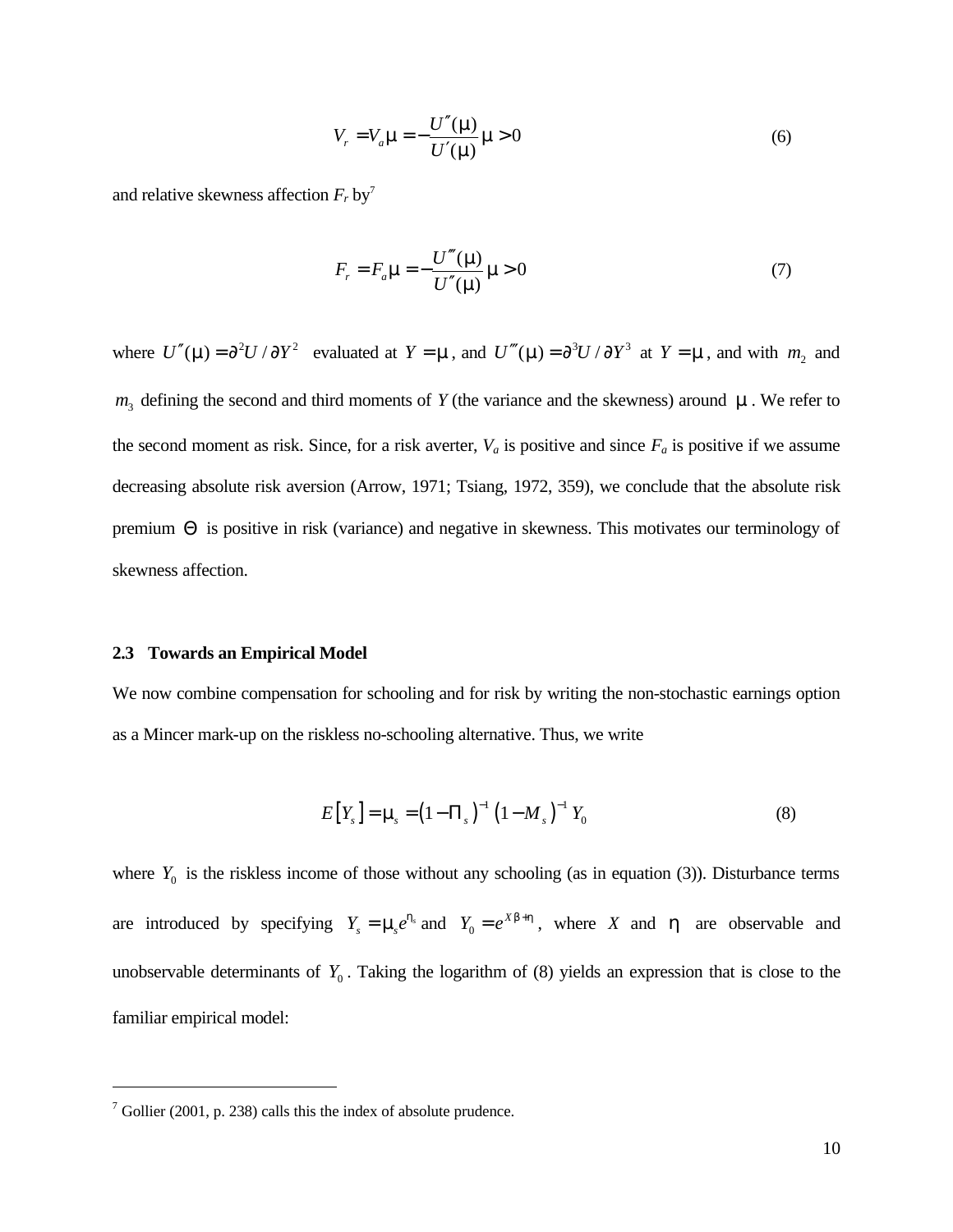$$
\ln Y_s = X \mathbf{b} - \ln(1 - \Pi_s) - \ln(1 - M_s) + \mathbf{e}_s \tag{9}
$$

and  $e = h + h<sub>s</sub>$  is a possibly heteroskedastic disturbance term combining random factors that are unobservable to the researcher with random fluctuations that are uncertain to the individual. Under CRRA simplification with

$$
U(Y) = \frac{1}{1 - \mathbf{r}} Y^{1 - \mathbf{r}},\tag{10}
$$

it is straightforward to show that

$$
M_s = \frac{1 - e^{-ds}}{1 - r}
$$
 (11)

$$
\Pi_s = \frac{1}{2} \frac{m_{2s}}{\mathbf{m}_s^2} \mathbf{r} - \frac{1}{6} \mathbf{r}(\mathbf{r} + 1) \frac{m_{3s}}{\mathbf{m}_s^3}
$$
(12)

Next, connect (11) and (12) to (9) through Taylor expansions

$$
-\ln(1-M_s) = -\ln\left(1 - \frac{1-e^{-ds}}{1-r}\right) \approx -\ln\left(1 - \frac{ds}{1-r}\right) \approx \frac{ds}{1-r}
$$
(13)

$$
-\ln(1 - \Pi_s) \approx \Pi_s \tag{14}
$$

Furthermore, rewrite the second- and third-order terms in equation (12):

$$
\frac{m_{2s}}{\mathbf{m}_{s}^{2}} = \frac{E\left[\left(Y_{s} - \mathbf{m}_{s}\right)^{2}\right]}{\mathbf{m}_{s}^{2}} = E\left[\left(\frac{Y_{s} - \mathbf{m}_{s}}{\mathbf{m}_{s}}\right)^{2}\right]
$$
(15)

$$
\frac{m_{3s}}{\mathbf{m}_s^3} = \frac{E\left[\left(Y_s - \mathbf{m}_s\right)^3\right]}{\mathbf{m}_s^3} = E\left[\left(\frac{Y_s - \mathbf{m}_s}{\mathbf{m}_s}\right)^3\right]
$$
(16)

11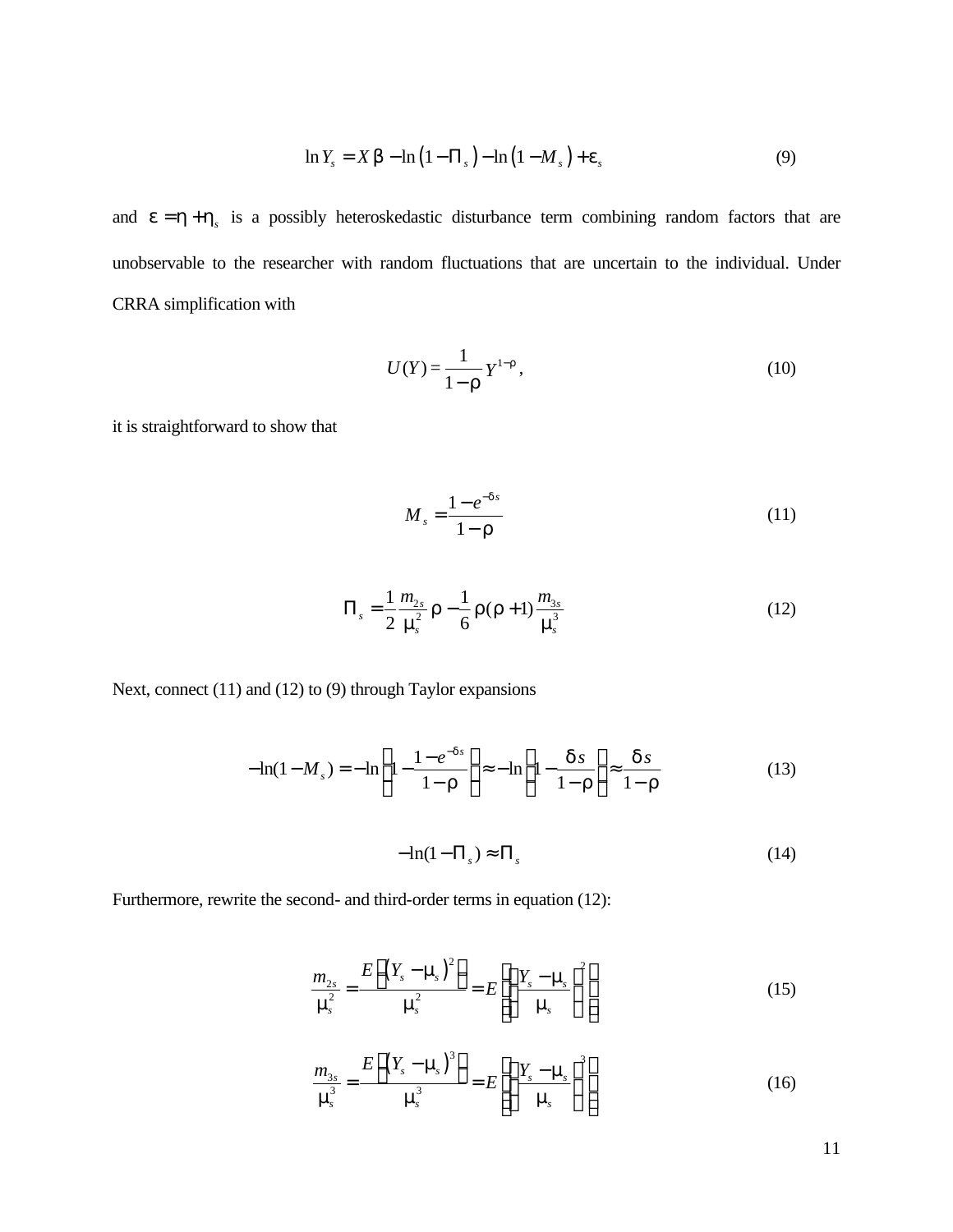Then, under the assumption of CRRA, the earnings function would read

$$
E(\ln Y_s) = \ln Y_o + \frac{d}{1 - r} s + \frac{1}{2} r \frac{m_{2s}}{m_s^2} - \frac{1}{6} r (r + 1) \frac{m_{3s}}{m_s^3}
$$
(17)

which is a simple equation in schooling years, a variance term (15) and a skewness term (16). Hence with observations on relative variance and relative skewness we could estimate a Mincer earnings equation augmented with risk compensation. If we do not assume CRRA, the parameters of (17) will not be constant but depend on income levels. However, as a linearization, it would still be a good starting point for empirical work. This is exactly how we use (17) in section 3.

#### **2.4 Adding a Profile to the Income Stream**

Let us now introduce time dependence in the income profile. That is, let the income of a person with schooling level *s* at stage *t* of his/her lifecycle be a random variable  $Y_{st}$  with a mean  $\mathbf{m}_s$  which follows a non-random profile denoted by  $a_t$ , i.e  $m_x = a_t m_s$ . Then, to find the schooling premium  $M_s$ , assume that there is a riskless no-schooling income at age  $t$ ,  $a_t$   $m_0$ , and a riskless schooling income,  $a_t$  (1 –  $M_s$ )<sup>-1</sup> $m_0$ . Hence,  $m_0$  is non-random, and the profile  $a_t$  is independent from *s*. Then, equating lifetime utilities,  $M<sub>s</sub>$  has to be solved from

$$
\int_{0}^{\infty} U(\mathbf{a}_{t}, \mathbf{m}_{0}) e^{-dt} dt = \int_{s}^{\infty} U\left\{ \mathbf{a}_{t} \left( 1 - M_{s} \right)^{-1} \mathbf{m}_{0} \right\} e^{-dt} dt \qquad (18)
$$

This does not easily simplify, and in general requires numerical methods to solve for *M <sup>s</sup>* at given *d* and specified utility functions.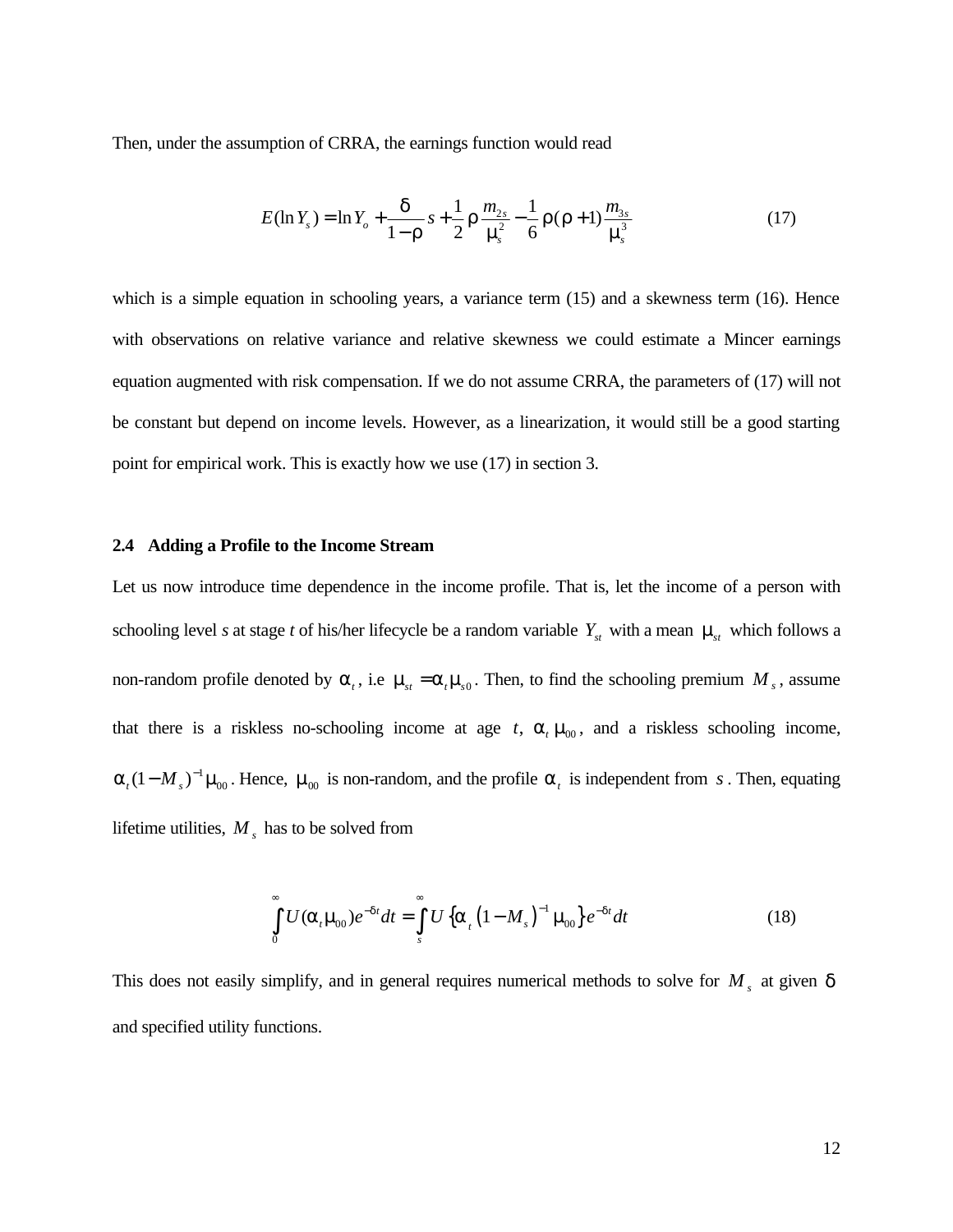The risk premium, as before, is determined by the equality of expected lifetime utility of the risk free and risky income streams:

$$
\int_{s}^{\infty} U\left(\left(1-\Pi_{s}\right)\mathbf{m}_{st}\right)e^{-dt}dt = E\left[\int_{s}^{\infty} U\left(Y_{st}\right)e^{-dt}dt\right]
$$
\n(19)

The same Taylor expansions as before yield the following equation for Π*s*:

$$
-\Pi_s \int_s^{\infty} \mathbf{a}_t U'(\mathbf{a}_t \mathbf{m}_{s0}) e^{-d t} dt = \frac{m_{2s0}}{2 \mathbf{m}_{s0}^2} \int_s^{\infty} \mathbf{a}_t^2 U''(\mathbf{a}_t \mathbf{m}_{s0}) e^{-d t} dt + \frac{m_{3s0}}{6 \mathbf{m}_{s0}^3} \int_s^{\infty} \mathbf{a}_t^3 U'''(\mathbf{a}_t \mathbf{m}_{s0}) e^{-d t} dt \quad (20)
$$

 $a_t$  cannot be separated from  $m_s$ <sup>0</sup> and joined to  $e^{-dt}$ , so the integrals cannot be simplified.

# **3 Estimation**

We will first turn to estimating our linearized reduced form, equation (17). We start by estimating

$$
\ln W_{ji} = X_i \mathbf{b} + \mathbf{e}_{ji} \tag{21}
$$

where *i* indicates the individual and *j* indicates the occupation-schooling group that the individual belongs to. Years educated is one of the variables in the matrix *X*. The wage profile is modelled as a quadratic function of age. We prefer age to potential experience because it is exogenous. Define  $s_j^2$  as the variance of the disturbance  $e_{ji}$  in occupation/education cell *j*. Use the estimated parameter vector  $\hat{b}$ and the estimated variance  $\hat{\mathbf{s}}^2_i$  to predict the wage rate for each individual through:

$$
\hat{W}_{ji} = \exp\left(X_i\hat{\boldsymbol{b}} + \hat{\boldsymbol{s}}_j^2/2\right)
$$
 (22)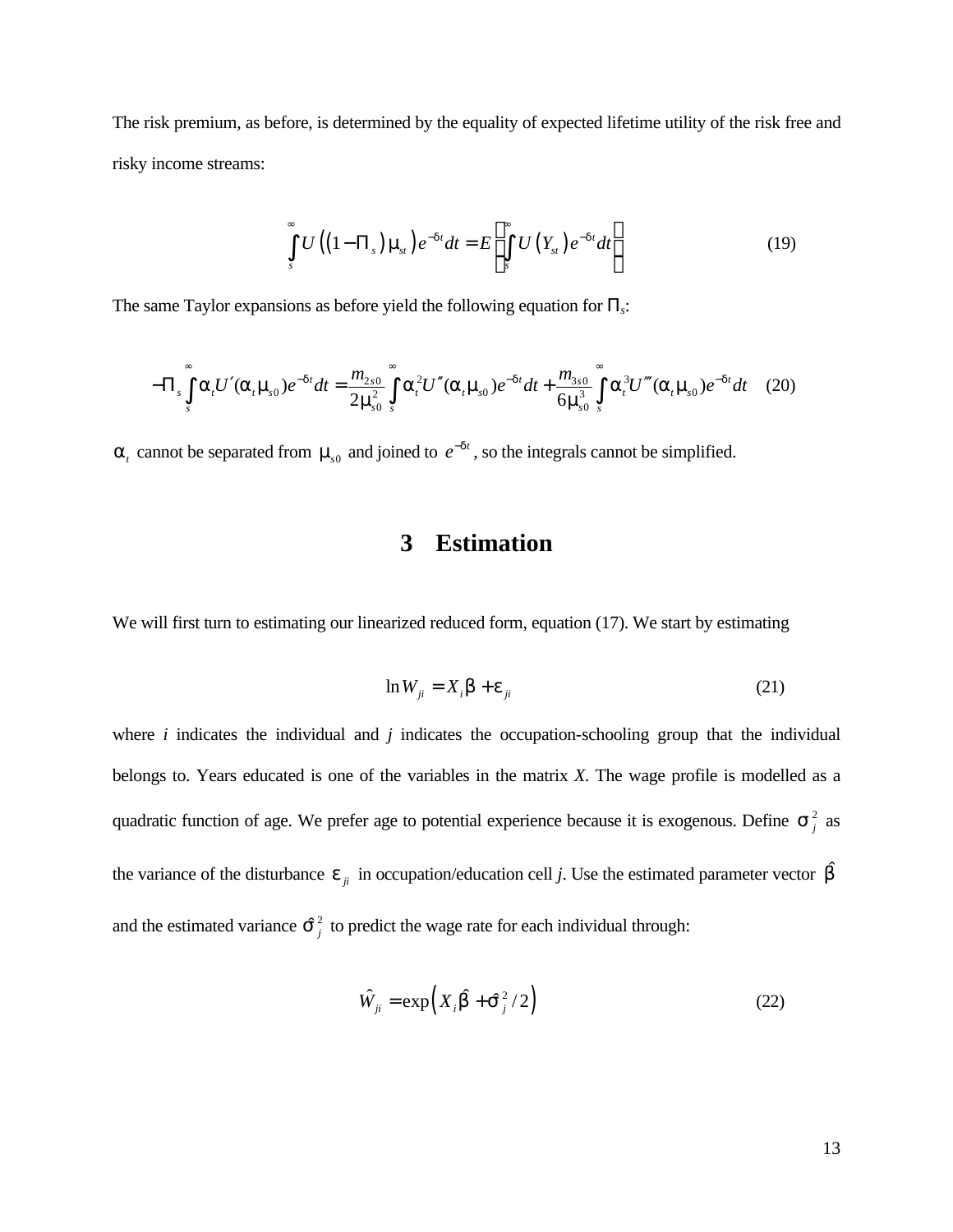Finally, calculate wage deviations  $W_{ji} - \hat{W}_{ji}$  and from these the relative variance  $R_j$  and relative skewness  $K_j$ , defined as

$$
R_{j} = \frac{1}{I_{j}} \sum_{i=1}^{I_{j}} \left( \frac{W_{ji} - \hat{W}_{ji}}{\hat{W}_{ji}} \right)^{2}
$$
 (23)

$$
K_{j} = \frac{1}{I_{j}} \sum_{i=1}^{I_{j}} \left( \frac{W_{ji} - \hat{W}_{ji}}{\hat{W}_{ji}} \right)^{3}
$$
 (24)

In (22), the variance term is added to the mean to reflect that the disturbances of the earnings distributions are approximately lognormal, as is commonly assumed. Were the distribution indeed lognormal, equation (22) would hold exactly.<sup>8</sup> *R* and *K* are the sample estimates of (15) and (16) and are added as regressors in equation (21).

Our data sources are the March 1998 round of the U.S. Current Population Survey, the 1-percent public use sample of the 1990 U.S. Census, and the 1995-1999 Merged Outgoing Rotation Group file that is derived from the monthly rounds of the U.S. Current Population Survey and is available from the National Bureau of Economic Research (which we shall refer to as the NBER-CPS data). We focus the analysis on full-time employees: the sample consists of individuals working between 30 and 70 hours a week, who are employed at least 4 weeks of work during the year. Individuals under 16 and over 65 years of age are excluded.

For CPS 1998 and Census 1990, hourly earnings are computed as the ratio of annual earnings and annual regular hours worked; in the NBER-CPS data, hourly workers report hourly wages themselves, but for salaried workers hourly earnings are computed from weekly earnings and hours. Relative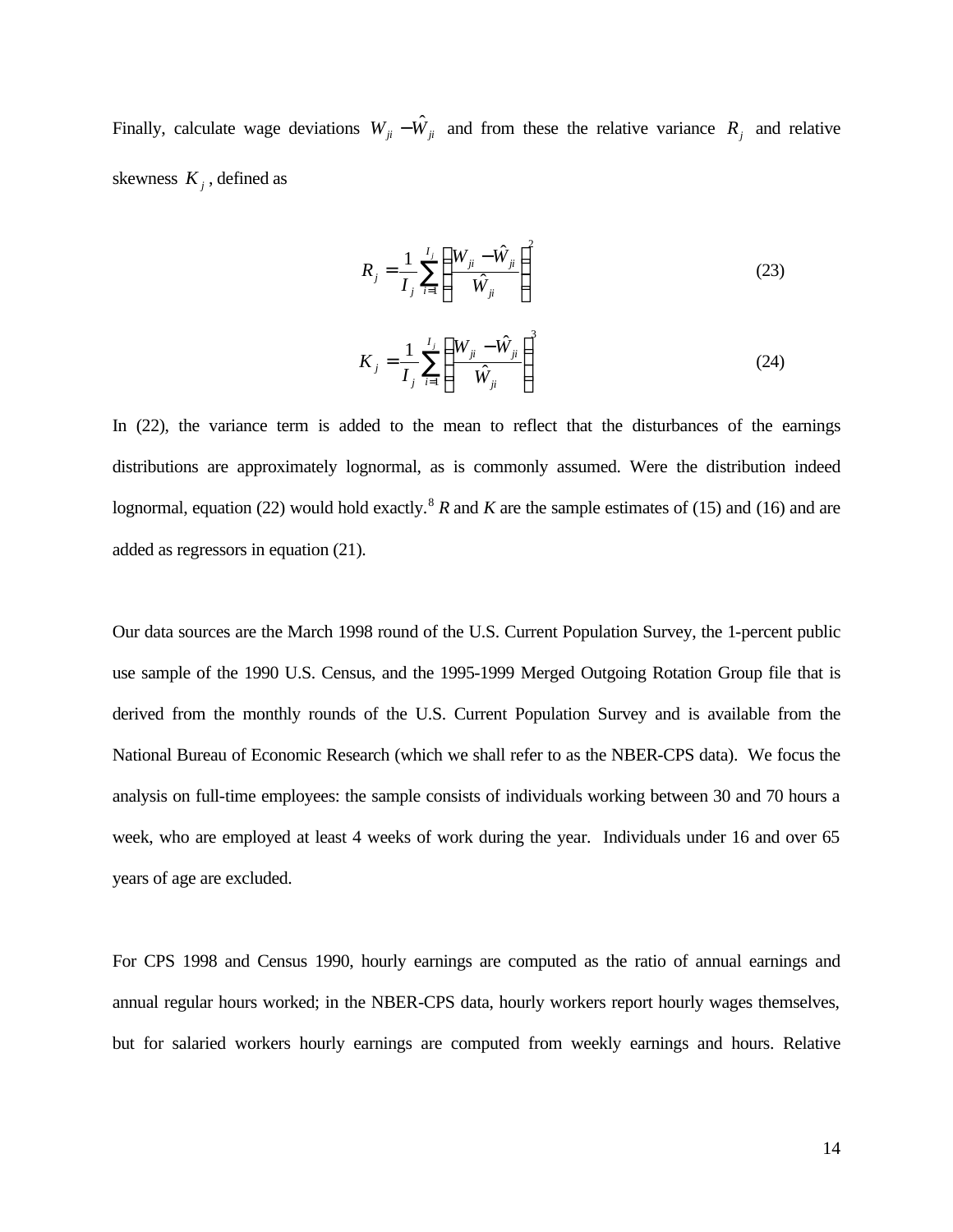variance and skewness are calculated for each occupation/education cell; we delete all cells with less than 6 observations. For most of the analysis, the detailed 3-digit occupational codes with its 500 listings are aggregated into one with 25 categories. The educational measure is categorical and is transformed into year equivalents. This yields 7 groups: = 10, 11, 12, 14, 16, 18 and 20. After omission of cells with too few observations, this still leaves 129 cells for men and 104 cells for women in the smallest (CPS 1998) sample, rather than the maximum of 7 x  $25 = 175$  cells. There is sufficient variation in *R* and *K* to search for effects on wages: the earnings distributions within cells are not simple scalar replicas of one standard distribution. The standard deviations of *R* and *K* are large relative to the mean, especially so for *K* and particularly so with the Census 1990 data.<sup>9</sup> Negative skewness is not uncommon, but most distributions are skewed to the right.

#### **3.1 Preliminary Results**

-

We start our testing with the Census 1990 and CPS 1998 data, which are representative of much applied work on earnings. Regression results indicate that the rate of return to education is around 9.5 percent for men and about 11 percent for women, and wages are concave in age.<sup>10</sup> Wages differ between regions and vary by race, without surprises. Earnings variability is compensated as theory predicts: wages increase with earnings risk and decrease with skewness. For both men and for women, significance levels are high, with the exception of the Census 1990 sample where *R* and *K* may not be measured as well.<sup>11</sup> Wherever feasible, *t*-statistics are based on bootstrapped standard errors, using

<sup>&</sup>lt;sup>8</sup> Below, we test for log normality and mostly reject it. Still, adding the variance reduces the bias in the estimate of the mean.

<sup>9</sup> As an example, for men in CPS 1998, the mean and standard deviation of *R* are 0.58 and 0.50, and those of *K* are 3.02 and 5.66. With the Census 1990 data, the latter values rise to 10.82 and 35.25 respectively.

<sup>&</sup>lt;sup>10</sup> With the common specification in potential experience (age  $-6$  – schooling), the rate of return to education is about 2 percent points higher for both men and women. If the age at which schooling is undertaken does not vary across individuals, the effect of aging and postponing earnings cannot be separated. However, the choice of these specifications is immaterial for our results.

 $11$ <sup>I</sup> When cells are defined according to the 500 detailed occupational categories instead of the 25 aggregated groups, the Census data generate better results. However, these estimates are still smaller than those from the CPS 1998 and NBER-CPS data, which again is indicative of measurement problems.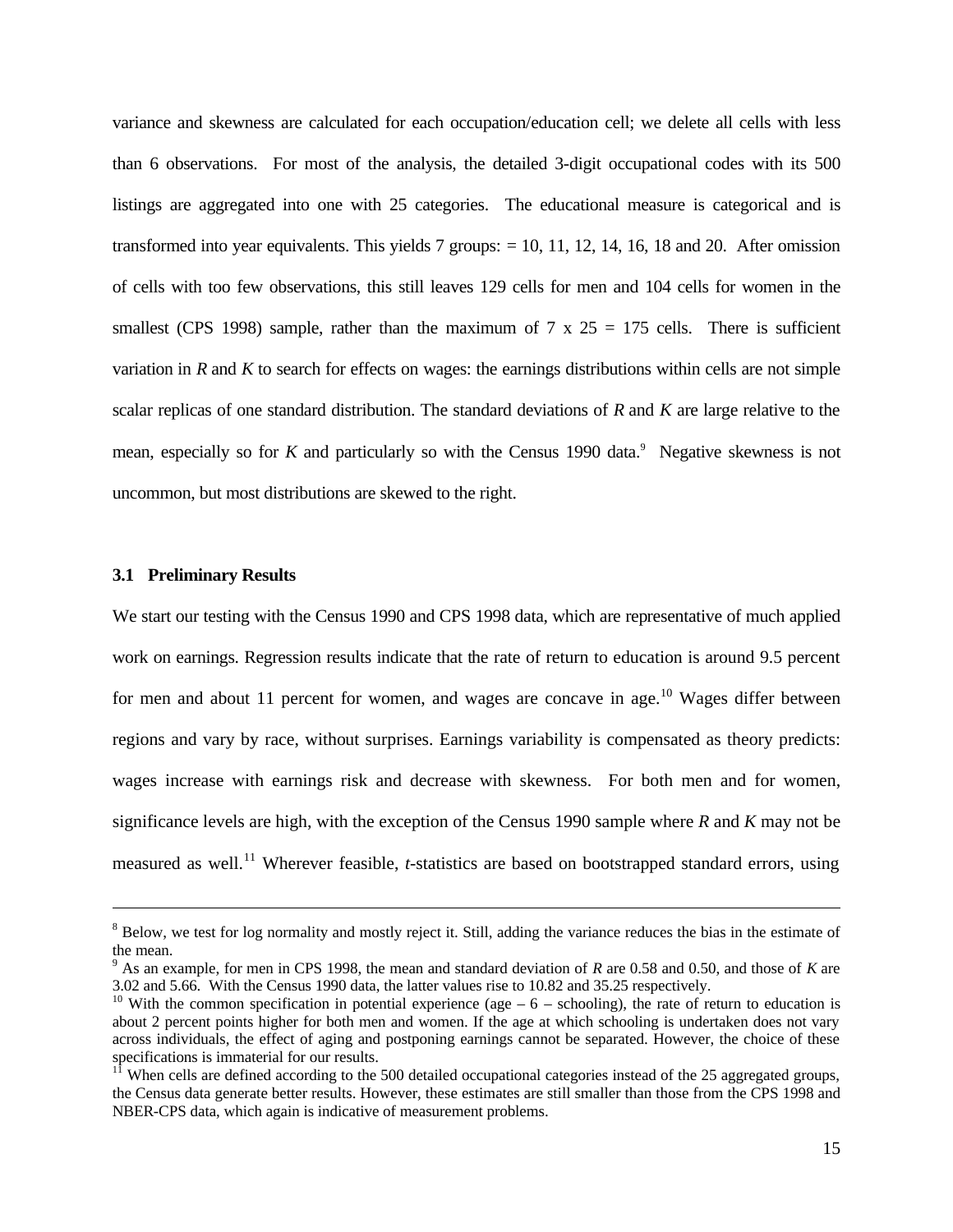the method developed by Canty and Davison  $(1999)$ .<sup>12</sup> The CPS 1998 results indicate that in an education-occupation cell where the relative variance of wages is one unit higher, male wages are almost 40% higher and female wages are 67 percent higher. If the relative skewness is one unit higher, wages are depressed by some 2 percent. $^{13}$ 

Are these results robust to variations in modelling and econometric approaches? To start, we found that the estimates are insensitive to the inclusion of measures of job disamenities such as physical burdens or exposure to toxic conditions and the like. Second, one might wonder whether the use of *R* and *K* in the regression equation is improper since it is computed from first-stage residuals. However, deleting an individual's own first-stage residual from the computation of *R* and *K* has no effect on the estimated impact of these variables. Third, for women, restricting the sample to young women in order to allow for different supply behaviour between cohorts is immaterial.

What does matter, however, is how risk *R* and skewness *K* are measured, as they are very sensitive to outliers, measurement errors, etc. Results are sensitive to including or excluding a cell fixed effect in the first stage, and we include it henceforth.<sup>14</sup> At measurement level, the sensitivity of  $R$  and  $K$  relates to the definition of the data sample. For example, part-time workers may not earn the same wages as

 $12$  Bootstrapping with weighted data requires an adjustment in the process of sampling with replacement from the original database. In particular, sampling weights that are attached to the resampled observations need calibration in order to simulate sampling from the overall population and therefore to minimize the impact of variation in the weights. We calibrate the sampling weights to the sampling proportions in the original database for each ethnic group, region, education group (less than or equal to 12 years, between 12 and 16 year, and more than 16 years), and age group (less than and more than the median age).

<sup>&</sup>lt;sup>13</sup> Our specification differs slightly from McGoldrick (1995) who calculates variance and skewness of  $\exp(e_{ii})$  in cell *j*, instead of the relative wage difference as given in equation (23) and (24). The approximate difference between the two expressions is equal to  $exp(s_j^2/2)$ . The results are unaffected if we use the specification estimated by

McGoldrick, except that the estimated effects of *R* and *K* are about 50 percent higher in our specification.

 $14$  Note that in the second stage analysis the fixed effects cannot be entered, because there would not be any withingroup variation in *R* and *K* that could identify the impact of risk and skewness on the wage. Indeed the motivation for including fixed effects in the first stage is to, among others, remove systematic but to that point unmeasured contributions of risk and skewness.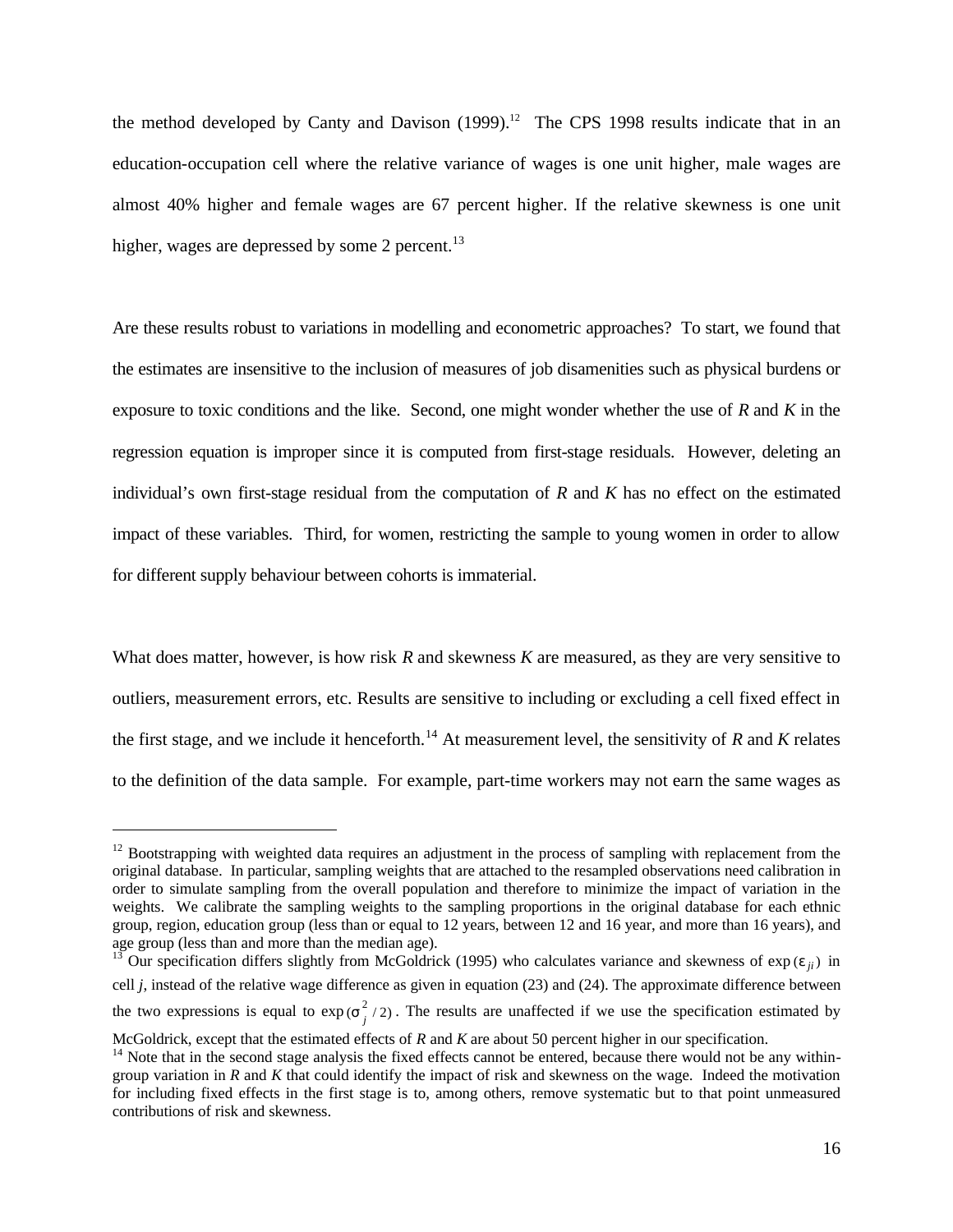full-time employees – or they may not recall their earnings and hours as accurately. It is noteworthy that the variation in *R* and *K* is the smallest in the NBER-CPS sample<sup>15</sup> where earnings and hours refer to the current job and the recall period is the shortest, and is the largest in the Census 1990 data where interaction with the respondent is minimal and the data describe earnings and hours over the previous calendar year.<sup>16</sup> Thus, as we desire to maintain our hypothesis of essential stability in the variability of earnings by education-occupation, it appears necessary to aim for a more "permanent" estimate of *R* and *K*, purged as much as possible from measurement errors. For this purpose we use the Merged Outgoing Rotation Group file that actually comprises CPS data files over a period of over two decades, and we use five years of data, namely 1995-1999.

#### **3.2 The impact of stable measures of** *R* **and** *K* **on wages**

As mentioned, the NBER-CPS data contain responses about hourly wages or weekly earnings of the current job. On such grounds, one may speculate that there is less measurement error in these data. For each cell, we calculate the five annual observations on *R* and *K*. An Analysis of Variance illustrates whether, allowing for separable effects of education-occupation category and time, there is any stability in the wage distribution for a given cell. In the case of mean wages, education-occupation and time explain over 99 percent of the variation, both for men and women and the effects of both variables are highly significant.<sup>17</sup> In the case of *R*, the two variables explain 39 and 45 percent of the variation for men and women, respectively, and the effect of both variables is significant at 5 percent or better. In the case of *K,* the two variables explain 21 and 23 percent of the variation (male/female), but the educationoccupation effect is insignificant both for men and for women. However, removing *K* values greater than

<sup>&</sup>lt;sup>15</sup> Compare footnote 12 with Table 1 below.

<sup>&</sup>lt;sup>16</sup> CPS data are collected mostly by telephone, but with households being interviewed for several months in a row, 90 percent of the households in their first months are visited in person. Similar to the Census 1990 data, the CPS 1998 refers to earnings and hours over the past calendar year.

 $17$  The same picture of stability emerges from correlation of the education-occupation fixed effects over time: across the five years, they correlate better than 0.975, for both men and women.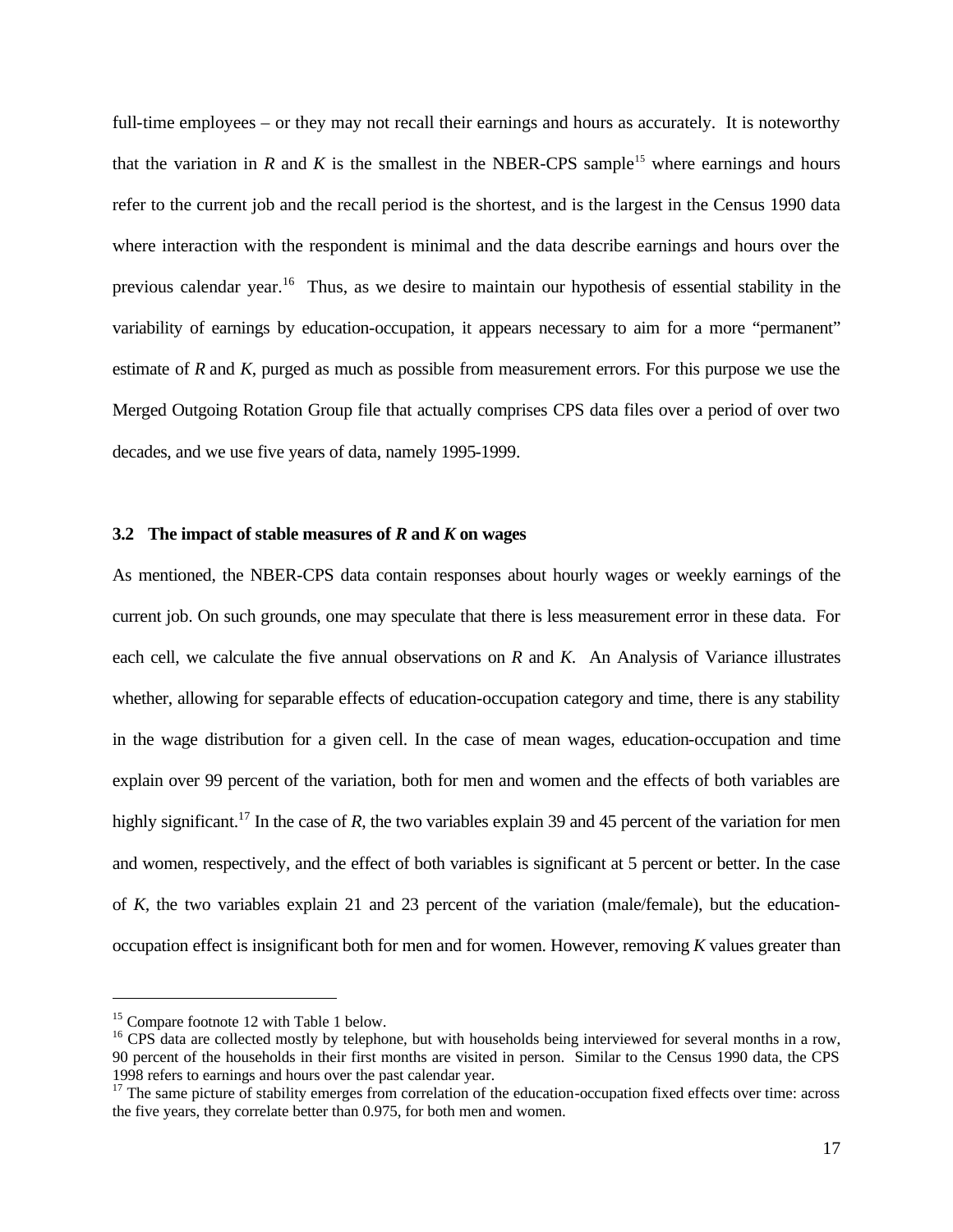5 (no more than 15 cases in some 600 observations) would already make both effects significant at conventional levels. (Of course, removal of outliers invalidates the statistical test, but this check indicates that insignificance is driven by a few outliers.) We conclude that education-occupation cell wage distributions have very stable, significantly different locations, and are significantly different in *R* and *K*. But *R* and *K* vary substantially over time. Concern over measurement errors is common (Abowd and Card, 1989; Davis and Willen, 2000; Carrol and Samwick, 1997). We aim for a more "permanent" characterisation of risk by using the median of the five annual estimates of *R* and *K.* Our annual data show low correlations between the various measures of *R* and *K*, but much higher values obtain for the median *R* and *K* of the NBER-CPS, ranging for *R* from 0.12 to 0.72 (males) and from 0.13 to 0.73 (females) and for *K* from 0.10 to 0.62 (males) and 0.01 to 0.70 (females). In all, therefore, the annual values appear highly variable, and the median looks to be more robust.<sup>18</sup>

Regression results with the more permanent five-year measures of *R* and *K* are presented in Table 1. Both for men and women, the mean of  $R$  is fairly stable<sup>19</sup> and the standard deviation is modest. The mean of  $K$  is however quite variable, with substantial dispersion even within samples. The regression results for men, based on the median, are quite robust: both for *R* and *K*, we find the sign as predicted by theory, high significance levels and only modest variation in the annual estimates. For women we only find similarly robust results for *K*. The coefficient for *R* is not significant. However, in the only year that it is significant, it does have the right sign. Using the "permanent" measures of *R* and *K* turns out to be essential. For each year of the five-year selection from the NBER-CPS data set, we also estimated the

<sup>&</sup>lt;sup>18</sup> Measurement error in the data is also indicated by another feature in the correlation results. Within any given dataset, *R* and *K* are always highly correlated, but the value of *R* from one dataset is always little correlated with the value of *K* from another dataset. Thus, peculiarities (or outliers) in a given dataset appear more strongly reflected in the values of these uncertainty variables than the existence of risk itself. The impact of such peculiarities is lowered by our strategy of measuring *R* and *K* by the median of the annual values. Indeed, the correlation between this median-based *R* and *K* is lower, while at the same time the correlation with the annual values is higher than any of the correlations among the annual values.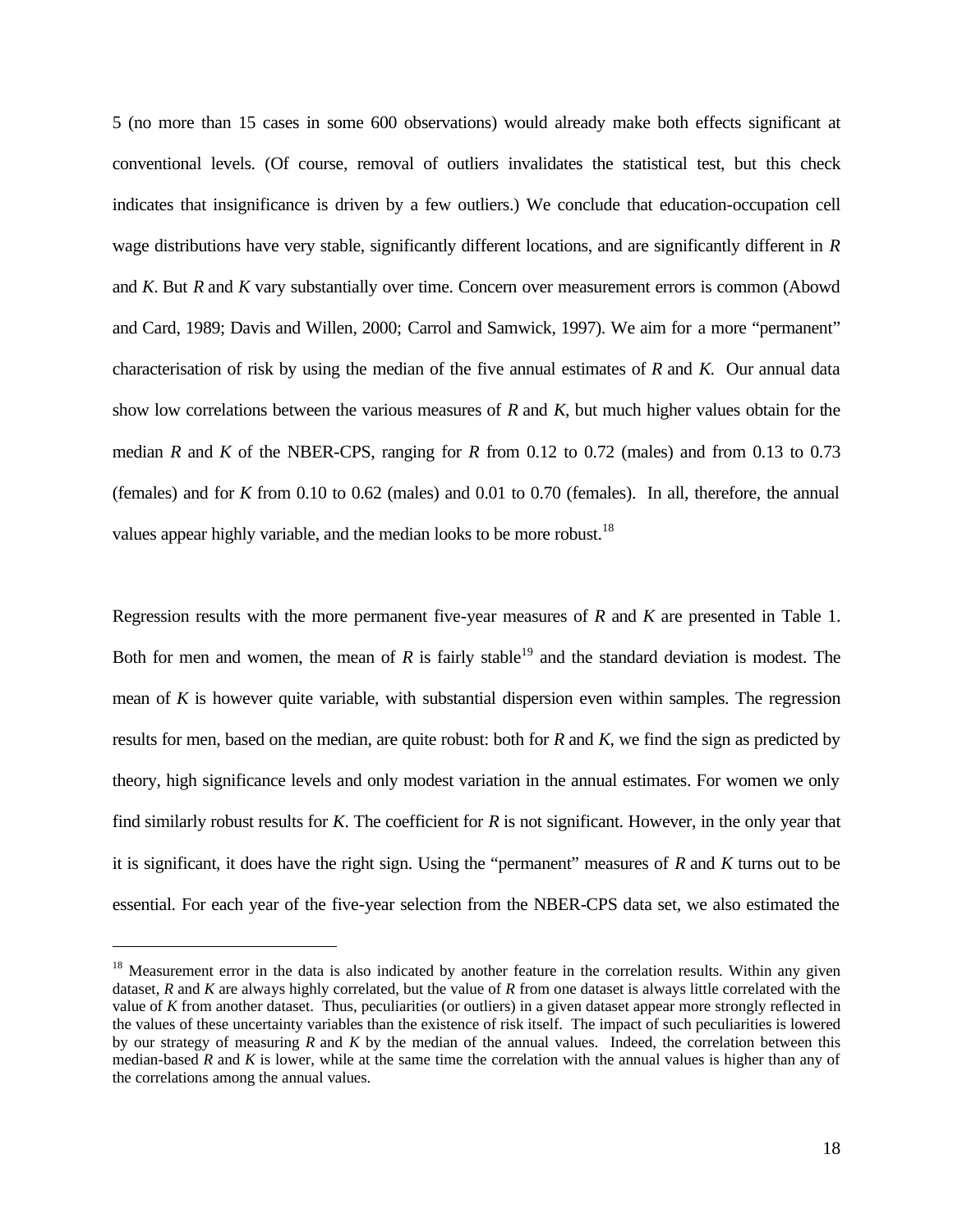risk augmented Mincer earnings function, with *R* and *K* each estimated from that year's sample itself. As the middle panel of Table 1 indicates, this produces poor results: mostly coefficients with the wrong sign, for both men and women.

The five year median value for *R* and *K* may still be a less than fully satisfactory measure of permanent variability because CPS and NBER processing put an upper limit on (implied) annual earnings, presumably because these very high values may be consequence of measurement error but also because of identifiability concerns. Hence, very high incomes are replaced by a maximum value. Calculations of *R* and *K* are affected by this top-coding. Using percentile-based statistics eliminates this effect; in particular, defining  $P_a$  to be the  $a^{th}$  percentile, let *R* be  $P_{75} - P_{25}$ , and measure *K* as  $(P_{75} - P_{50})/(P_{50} - P_{25}).$ 

#### Table 1 around here

#### Table 2 around here

Table 2 is similar to Table 1, but now based on percentiles of the distribution; in this case we required a minimum education-occupation cell size of 20 observations. Again, results are supportive of theoretical predictions, perhaps even stronger than in the previous case: all the signs are as predicted, only the coefficient on *R* for men does not reach conventional significance levels. As before, using annual measures of *R* and *K* generates poor results: less stability in the coefficients and significantly wrong signs on  $R$  for men. In the annual measures, the means and the standard deviations of *R* and *K* are very stable, but the correlations over time between *R* and *K* are quite low (less than 0.4).

<sup>&</sup>lt;sup>19</sup> This within-sample stability across years exists despite of the fact that within-cell values across years vary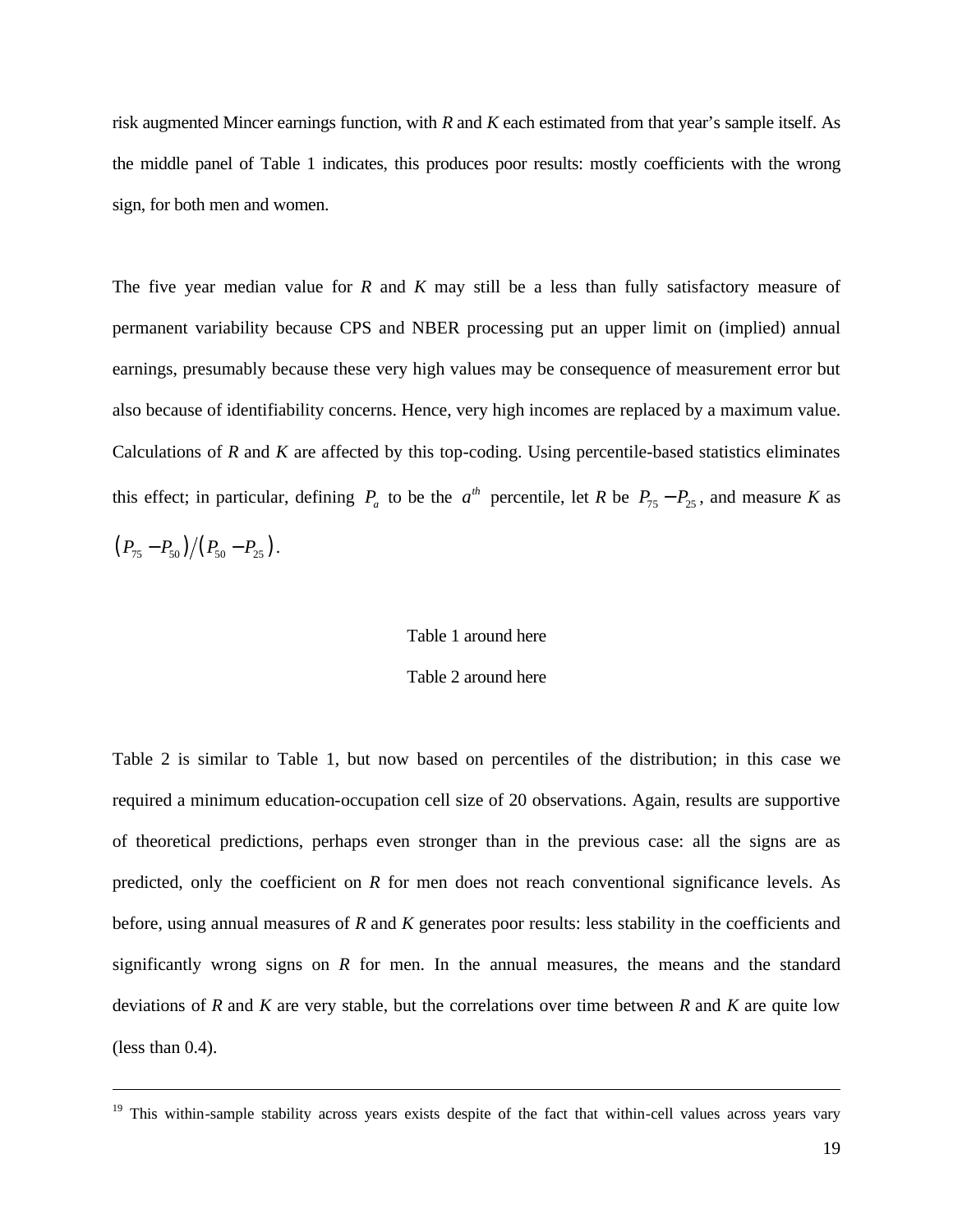As an additional test on our results, we use the measures of *R* and *K* for women in the wage regression for men, and the measures for men in the regression for women. These opposite–sex measures are excellent instruments, as there is no reason to expect a direct effect on wages while the correlations between *R* and *K* across gender are high. The results for pooled data, reported in Table 3, lend strong support to the hypothesis of risk compensation: all coefficients have the right sign and are statistically highly significant.<sup>20</sup>

### Table 3 around here

We conclude that there is more support for Adam Smith's theoretical argument than he believed himself. Smith judged that there was no fair compensation for risk: "*and that the lottery of the law, therefore, is very far from being a perfectly fair lottery; and that as well as many other liberal and honourable professions, are, in point of pecuniary gain, evidently under-recompensed*." To detect that support, it is imperative to focus on more permanent measures of wage variability, as measurement errors are pervasive. Using a permanent measure, like the five-year median, or the fiveyear percentile based measure, we have not found a single rejection of the prediction in the sense of a significant coefficient of the wrong sign and in particular with opposite-sex measures of *R* and *K* we find highly significant results. We did find cases where the coefficient was not significantly different from zero. This applied mostly to coefficients for *R* (medians for women, percentiles for men). In this sense, there is stronger support for the negative sign of *K* than for the positive sign of *R*. The importance of  $K$  is also stressed by another result. For all specifications we have run regressions

substantially, as highlighted above.

<sup>&</sup>lt;sup>20</sup> We also examined annual (rather than pooled) opposite-sex measures of both moment-based and percentile-based values of R and K. Parameter estimates are more variable, as one would expect on the basis of the comparison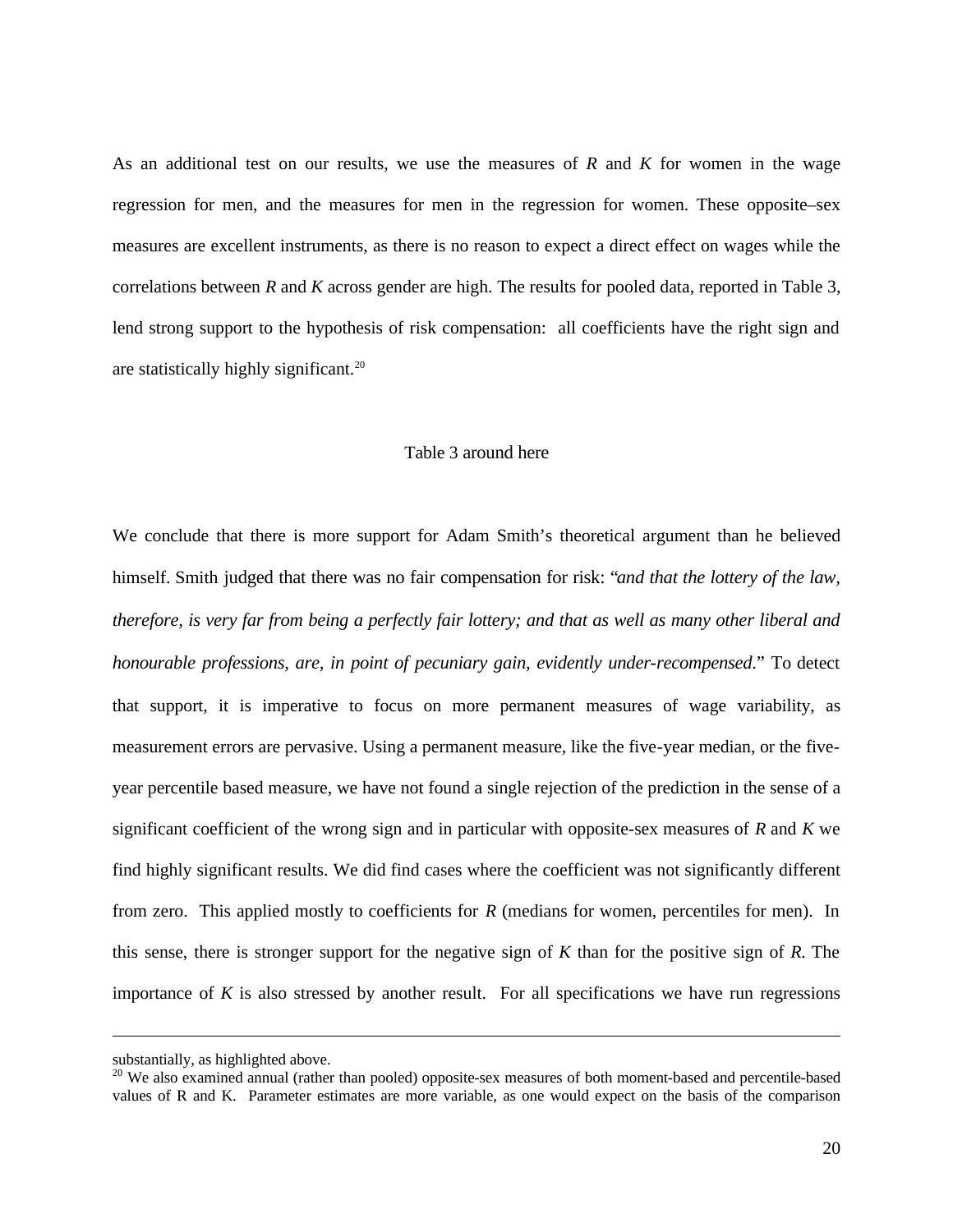without *K* as a regressor. By far the dominant result is a significantly negative coefficient for *R*. Hence, the theoretically predicted positive coefficient for *R* is only found when *K* is included. This supports Samuelson's (1970) claim that restricting analyses of decision under risk to a second-order approximation (the Mean-Variance model) implies restrictions on the distribution of outcomes that may not be empirically valid. Two considerations are neatly in line with the powerful role of *K*. First, consider the argument of Adam Smith that supply is attracted to the "reputation of superior excellence": this refers to typically high-end outliers that catch the imagination. It is the exceptional success that has a strong impact on supply, and exceptional success of course mostly affects *K*. Second, it is known from experiments in decision theory that individuals typically tend to overestimate low probabilities and underestimate high probabilities (Camerer, 1995). This too, tends to give upper-end low probabilities a prominent role in affecting supply and, hence, wages.

### **4 Structural Specification of the Empirical Model**

We now turn to estimates of equation (9) with expressions for  $\Pi_j$  and  $M_j$  (by education-occupation j) derived from explicit utility functions. Preliminary results based on CRRA results proved unconvincing. Mostly, the coefficient of risk aversion came out negative, and if not, the discount rate was negative, which is even more implausible. Lack of empirical support for CRRA is common (cf Dynan, 1993; Guiso and Paiella, 2000). If constant relative risk aversion is in doubt, it is better to estimate equation (9) with a more general utility function. Note that if *U* is CRRA,  $U'(Y) = Y^{-r}$ , or  $\ln U' = -r \ln Y$ . Thus, a suitable generalization of CRRA is the translog marginal utility (TLMU) function, written as:

$$
\ln U' = \mathbf{r}_1 \ln Y - 0.5 \mathbf{r}_2 \left( \ln Y \right)^2 \tag{25}
$$

between annual and pooled measures in Tables 3 and 4, but once again there is more consistency among the estimates themselves and in accordance with our hypotheses than for same-sex measures.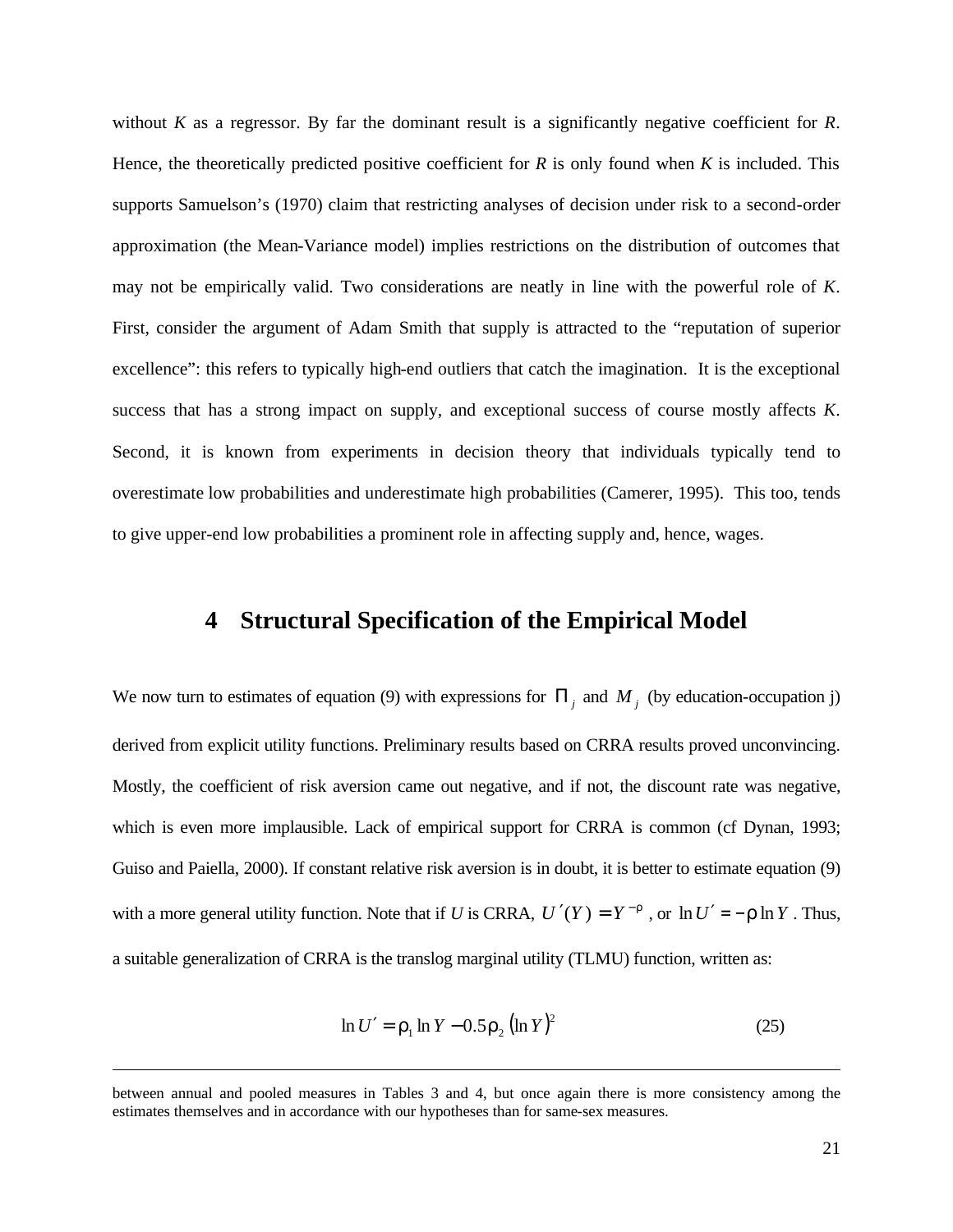If  $r_2 = 0$ , TLMU reverts to CRRA, and *r* is estimated as  $-r_1$ . The TLMU assumption yields the following expression for the risk premium:

$$
\Pi_{s} = -\left[\frac{m_{2s0}}{2m_{s0}^{2}}\int_{s}^{s} \mathbf{a}_{s}U'(\mathbf{m}_{s})\left(\mathbf{r}_{1} - \mathbf{r}_{2}\ln\mathbf{m}_{s}\right)e^{-dt}dt + \frac{m_{3s0}}{6m_{s0}^{3}}\int_{s}^{s} \mathbf{a}_{s}U'(\mathbf{m}_{s})\left\{\left(\mathbf{r}_{1} - \mathbf{r}_{2}\ln\mathbf{m}_{s}\right)^{2} - \mathbf{r}_{1} - \mathbf{r}_{2} + \mathbf{r}_{2}\ln\mathbf{m}_{s}\right\}e^{-dt}dt\right] / \left[\int_{s}^{s} \mathbf{a}_{s}U'(\mathbf{m}_{s})e^{-dt}dt\right]
$$
\n(26)

Furthermore, since *M<sup>s</sup>* depends on *U* as was shown in equation (4), we must find the utility function *U* that yields a translog marginal utility as in (25). This turns out to be:

$$
U(Y) = \sqrt{\frac{2p}{r_2}} \exp\left(\frac{(r_1+1)^2}{2r_2}\right) \Phi\left[r_2^{1/2}\left(\ln Y - \frac{r_1+1}{r_2}\right)\right]
$$
 (27)

where  $\Phi$  is the standard normal cumulative distribution function. Interestingly, this generalisation of the CRRA utility function leads to the welfare function of income derived by Van Praag (1968) from basic axioms on individual choice behaviour and strongly supported by a wealth of empirical studies (for a survey, see Van Praag and Frijters, 1997; for a review, Hartog, 1988). We have estimated our models for each of the years 1995 through 1999 on the NBER-CPS data. For each of these annual estimates, *R* and *K* are measured at their median values over the five-year period from a first-stage model that uses (age − 16) and (age − 16)<sup>2</sup> , race and region dummies, with fixed effects for each occupation/education cell. The structural model is estimated by means of weighted non-linear least squares, using as a weight the inverse of the variance of the first-stage regression of the data proper.<sup>21</sup> Furthermore, one may note that equation (35) dictates the measurement of  $m_t$  at all *t*. Thus, for each individual, we compute his/her

<sup>&</sup>lt;sup>21</sup> We toyed with the idea of using the inverse of the median of  $s_j^2$  as the weight, but this left too much heteroskedasticity in the model.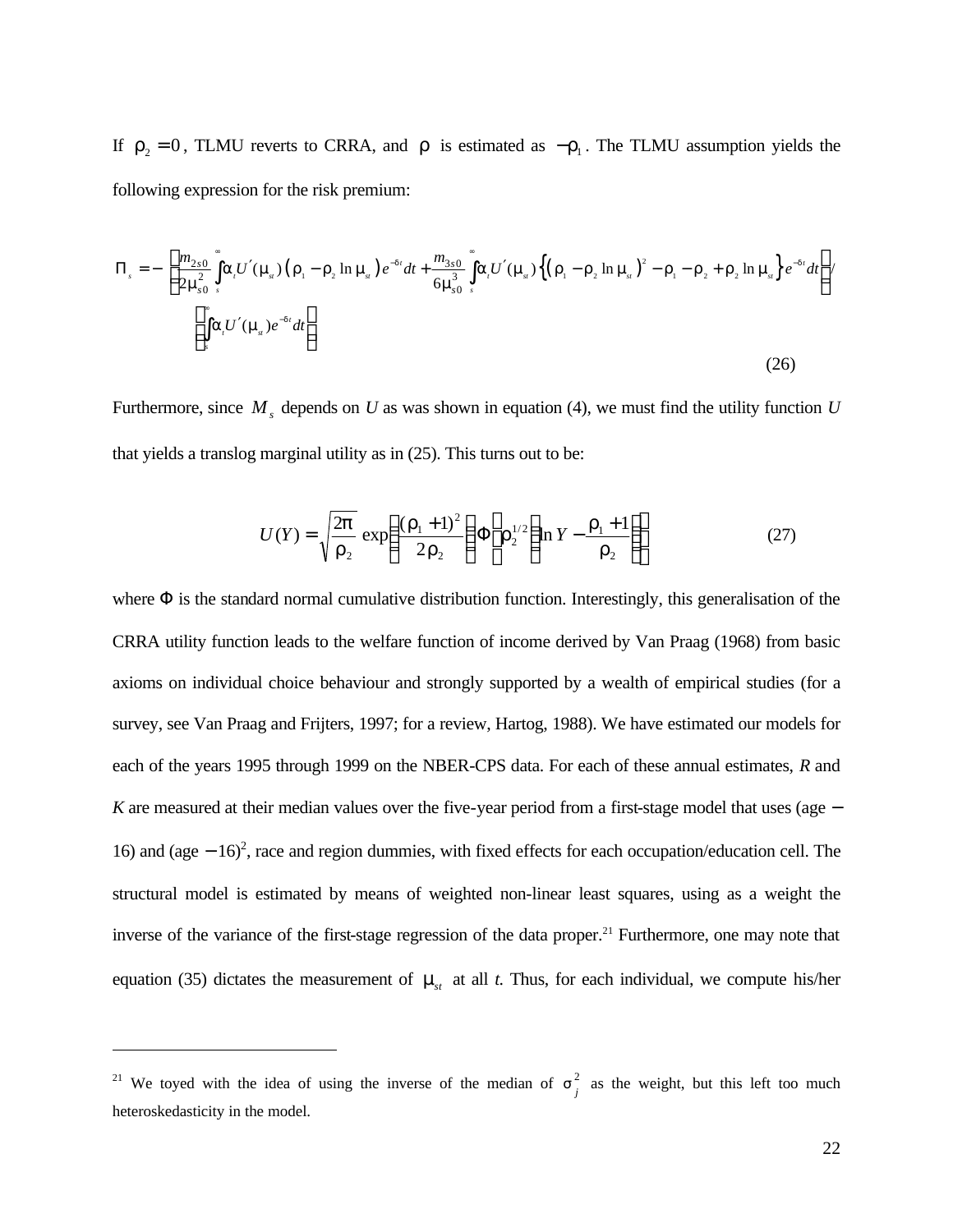predicted wage on the basis of the first-stage analysis and use the first-stage estimates of the parameters to dictate his/her lifetime profile of wages.

Under normally distributed errors, whether *U* is CRRA or TLMU, the risk premium itself or the components of the risk premium are simple functions of  $s_j^2$ . However, test results indicate that residuals in the first-stage regressions are not normally distributed. This leaves the non-normal TLMU model as the preferred specification. It yields an estimated discount rate around 0.20 for men and 0.90 for women. Judged against intuition, these are high values. But intuition is not backed up by solid empirical evidence. Estimated discount rates cover a wide interval (Frederick et al., 2002) and high values are not uncommon in structural models (Lawrance, 1991; Carroll and Samwick, 1997). As to the risk aversion parameters, the exponential specification of our utility function implies that the marginal utility of income is always positive. However, other features are not imposed. Standard algebra applied to our utility function yields:

$$
U'' = U'(\mathbf{r}_1 - \mathbf{r}_2 \ln Y) / Y \tag{28}
$$

$$
V_r = \mathbf{r}_2 \ln Y - \mathbf{r}_1 \tag{29}
$$

$$
F_r = 1 + V_r - \mathbf{r}_2 / V_r \tag{30}
$$

Hence, U'' will only be negative for  $\ln Y > r_1 / r_2$ . The same threshold holds for (relative) risk aversion to be positive. The unrestricted estimates for the non-normal TLMU model put these thresholds at fairly high values (an hourly wage of \$18.10 for men and \$14.86 for women in 1999). Such high thresholds imply that for a substantial portion of the sample marginal utility of income is increasing rather than decreasing. The positive sign of  $r_2$  implies that relative risk aversion is increasing in income, a condition identified by Arrow as necessary for consistency with the theory of wealth accumulation (see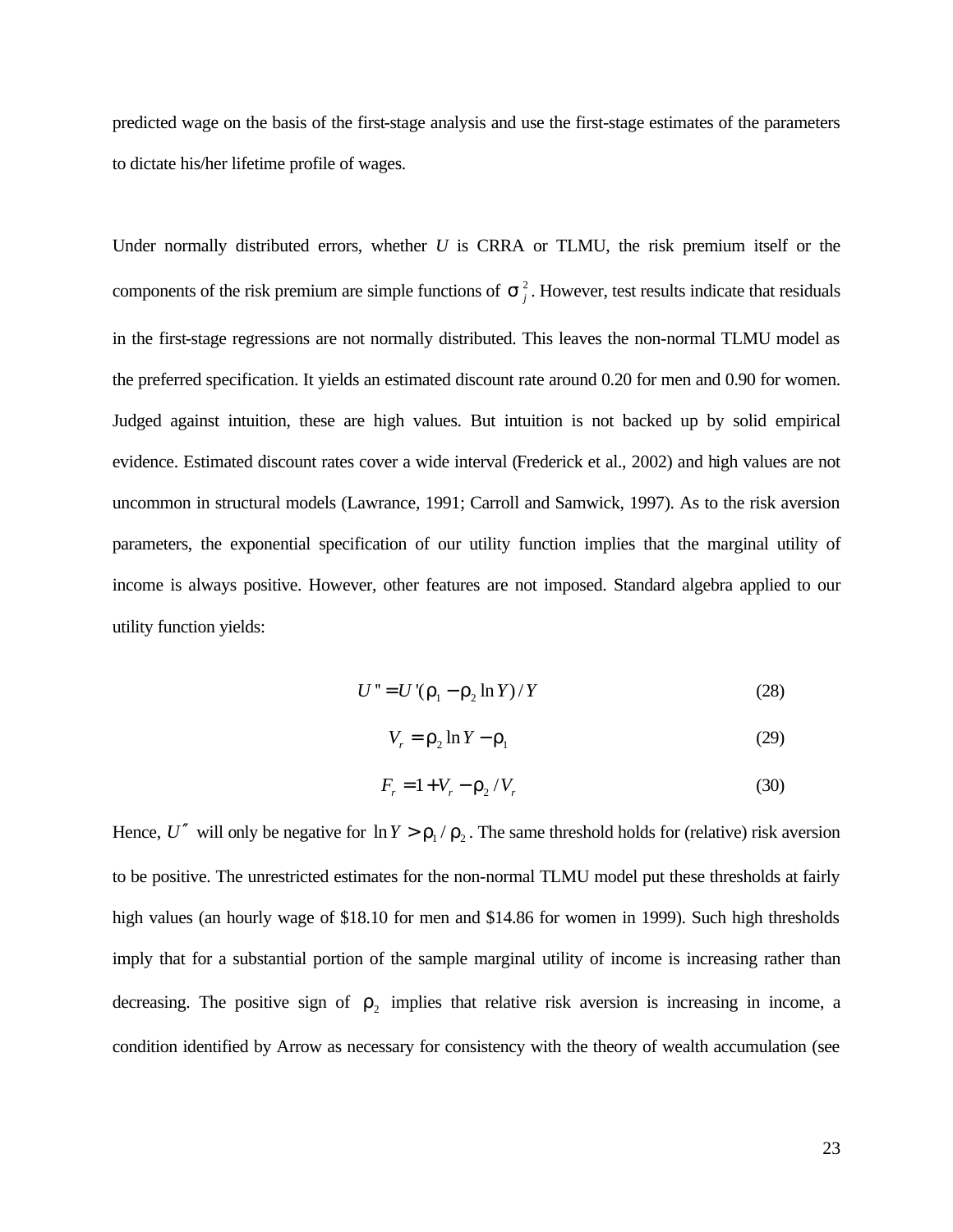Guiso and Paiella, 2001:14, who also report increasing relative aversion in their own data).<sup>22</sup> As Dynan (1993) notes, utility functions with decreasing absolute risk aversion should have relative skewness affection larger than relative risk aversion:  $F_r > V_r$ . This requires that  $\ln Y > 1 + r_1 / r_2$ ; this condition only applies for even higher values of the hourly wage.

One option is to follow common practice and simply impose declining marginal utility of income over a relevant range. Suppose, we require  $U'' < 0$  for  $\ln Y > 1$ , a very low value for the hourly wage rate. This implies the condition  $r_1 < r_2$ . Given the estimation results we obtained, this will mean  $r_1 = r_2$ , thus yielding the restricted TLMU version of the structural model. Estimated parameter values for the five different years are very robust; the range is no more than  $10\%$  of the highest value.<sup>23</sup>

#### Table 4 around here

Typical results, for 1999, the most recent year in our dataset, are reproduced in Table 4. The estimated discount rate of 0.054 and 0.075 is quite reasonable. With equations (29) and (30) we can calculate the values of relative risk aversion and relative skewness affection at the sample means of ln*Y* (2.63 for men and 2.41 for women, NBER-CPS 1999). This yields the following results

|       |         | Unrestricted TLMU, non-normal | Restricted TLMU, non-normal |      |  |  |
|-------|---------|-------------------------------|-----------------------------|------|--|--|
|       |         |                               |                             |      |  |  |
| men   | $-1.60$ | 2.63                          | 0.64                        | l.03 |  |  |
| women | $-0.81$ | 3.66                          | 0.46                        | 2.18 |  |  |

<sup>&</sup>lt;sup>22</sup> Note that the significant value of  $r_2$  also invalidates the CRRA specification.

<sup>&</sup>lt;sup>23</sup> In fact, the variation in estimates across years is very small in all models, except for CRRA with normal disturbances, but this model is strongly rejected anyway.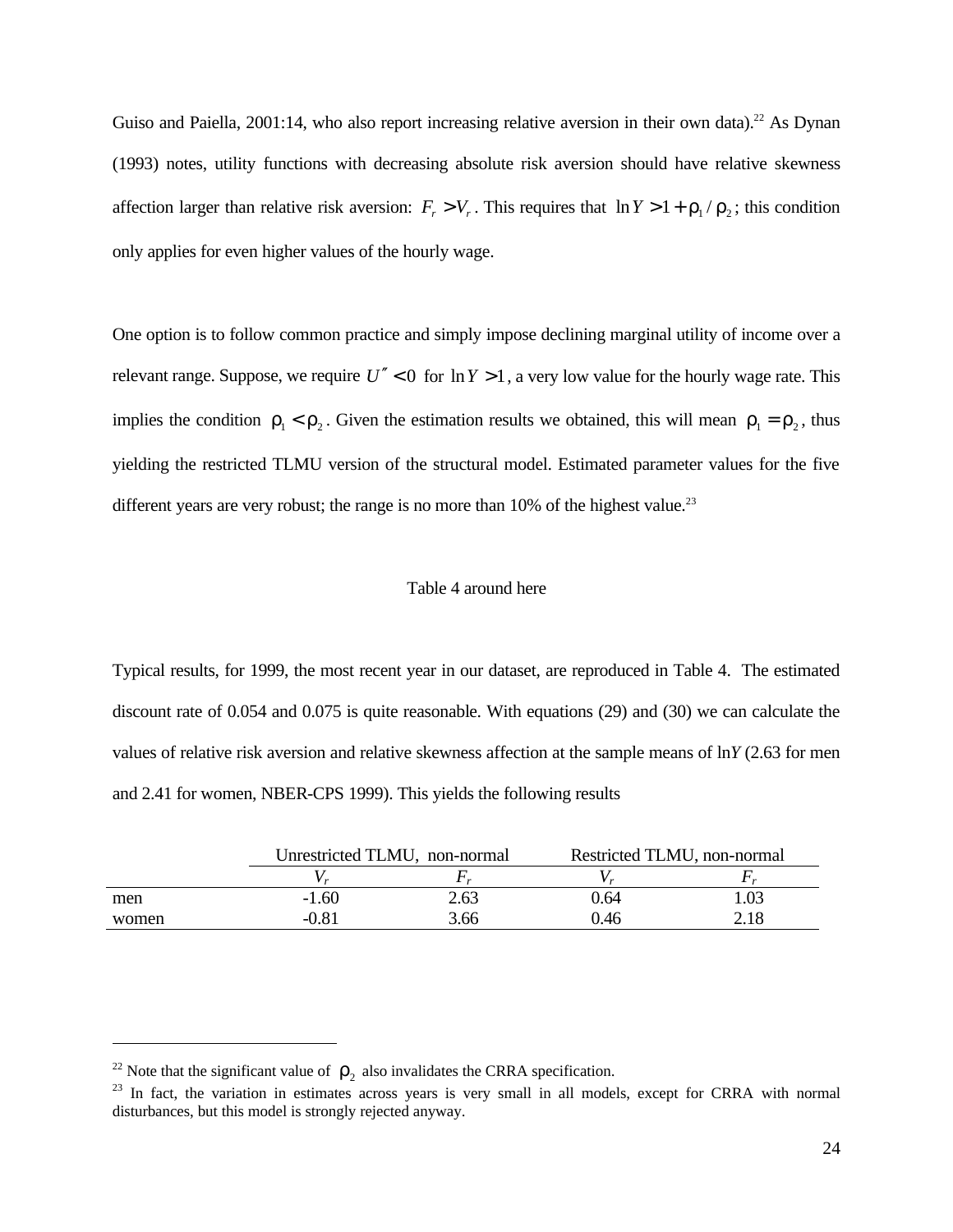The empirical literature on risk attitudes has not led to unambiguous conclusions on magnitudes. There is a wide variation in estimated values, and nasty puzzles remain. The observed long-term equity premium, over riskless assets, requires a high coefficient of relative aversion, at least 10, to be consistent with individual choice theory, but such high aversion rates are usually not found. Many analyses of individual asset holdings suggest a coefficient of relative risk aversion somewhere in the interval between 2 and 3 (Beetsma and Schotman, 2001). However, Dynan (1993) finds a relative risk aversion coefficient of about 10. In a direct survey approach, where an individual's measure of absolute risk aversion is derived from the stated reservation price for a specified lottery ticket, in three different datasets, the mean of absolute risk aversion multiplied by the mean income in the sample generates high values of relative risk aversion: 20, 65 and 93 (Hartog, Ferrer-i-Carbonel and Jonker, 2002). Using a similar approach, Guiso and Paiella (2001) find mostly lower values, with a median of 4.8. Ninety percent of the household cross-section observations are in the interval 2.2 to 9.9. Beetsma and Schotman (2001) analyse behaviour in a television game and find a coefficient of relative risk aversion of about 7. Dynan (1993) is one of the very few studies to report an estimated rate of relative skewness affection: about 0.3, with a 95 percent confidence interval from –0.12 to 0.75. The results we find for risk aversion and skewness affection are within the (wide) bounds of results found elsewhere. In our preferred specification, relative risk aversion appears on the low side. It might be a consequence of self-selection, where highly risk averse individuals shy away from high risk occupations.

The proper specification of the utility function is a matter for extensive empirical testing. Standard economic theory commonly assumes declining marginal utility of income throughout. Van Praag's empirically well-established lognormal Individual Welfare Function of Income has initially increasing marginal utility of income, although usually only up to a fairly low income level. The famous utility function introduced by Friedman and Savage (1948) has a stretch of increasing marginal utility of income, located in the middle income range. The utility function for bettors at horse racing estimated by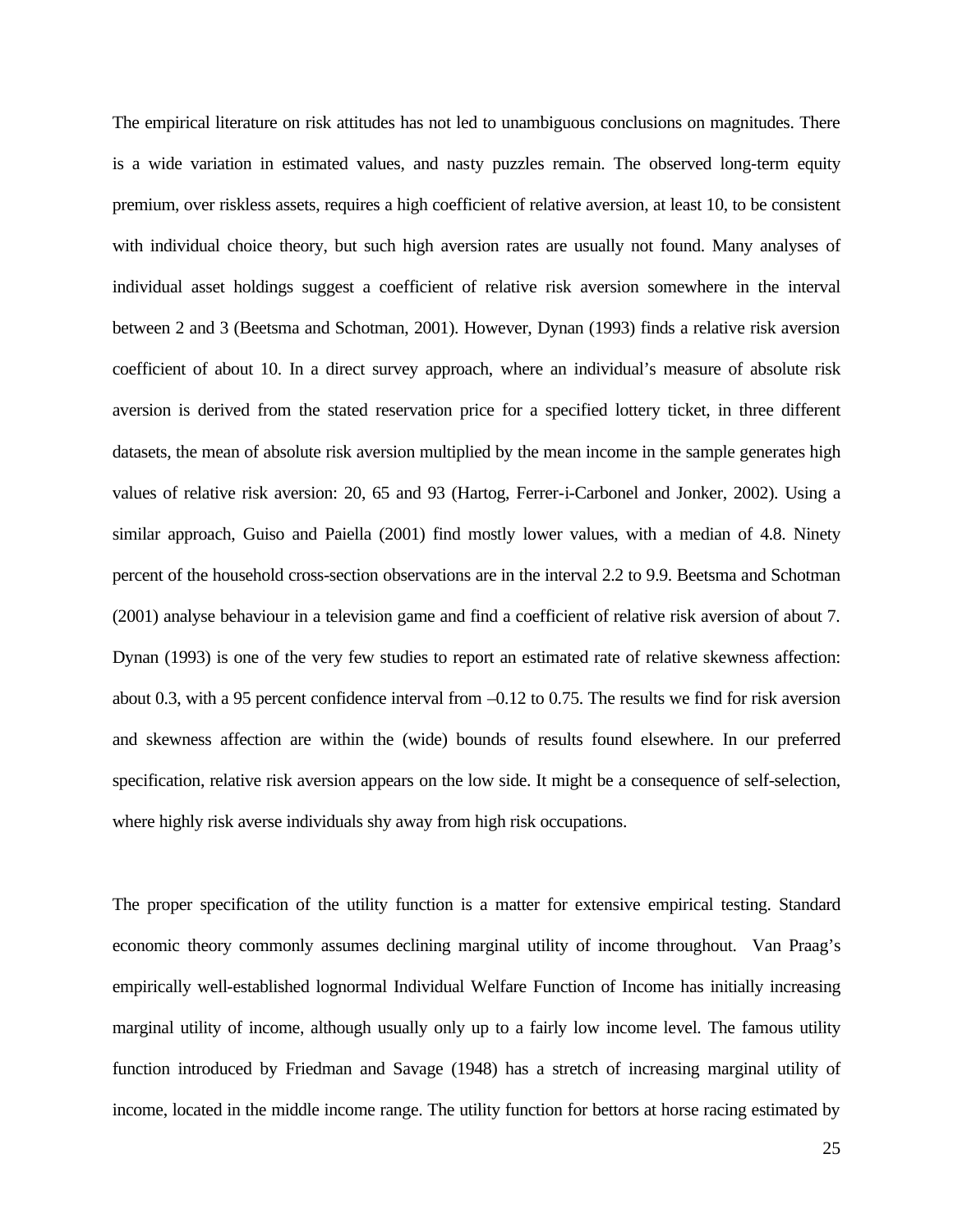Weitzman (1965) has a positive second derivative throughout. The value function of income introduced by Tversky and Kahneman (1992) in prospect theory has increasing marginal utility of income below the reference level (i.e., in the loss range). Thus, it is not at all obvious that we should impose the restriction on our TLMU specification.

# **5. Conclusion**

Considerable measurement error in wage data makes the measurement of risk rather difficult. Still, we find support for the hypothesis that the market compensates for differential risk by educationoccupation, provided we apply "permanent," longer-term measures of income variation. Annual measures are too noisy. In estimates based on explicit utility functions, we reject CRRA but find support for our Translog Marginal Utility function, which turned out to be identical to the firmly empirically supported welfare function developed by Van Praag.

We consider our results as sufficiently encouraging to propose further research along the lines initiated here. Measurement error in our dispersion variables is a major concern. We do believe, however, that permanent differences in earnings variability between educations and occupations exist. One argument is the finding, in the psychological testing literature, that the variability of individual output differs systematically between occupations: "Standard deviation of output is substantially higher in the more cognitively complex and better paid jobs" (see Hartog, 2001). Further research to purge earnings variability from measurement errors is important.

We have ignored possible compensation for the risk of unemployment. Unemployment risk may well be important in the perception of individuals and thus, supply reactions may generate a wage premium.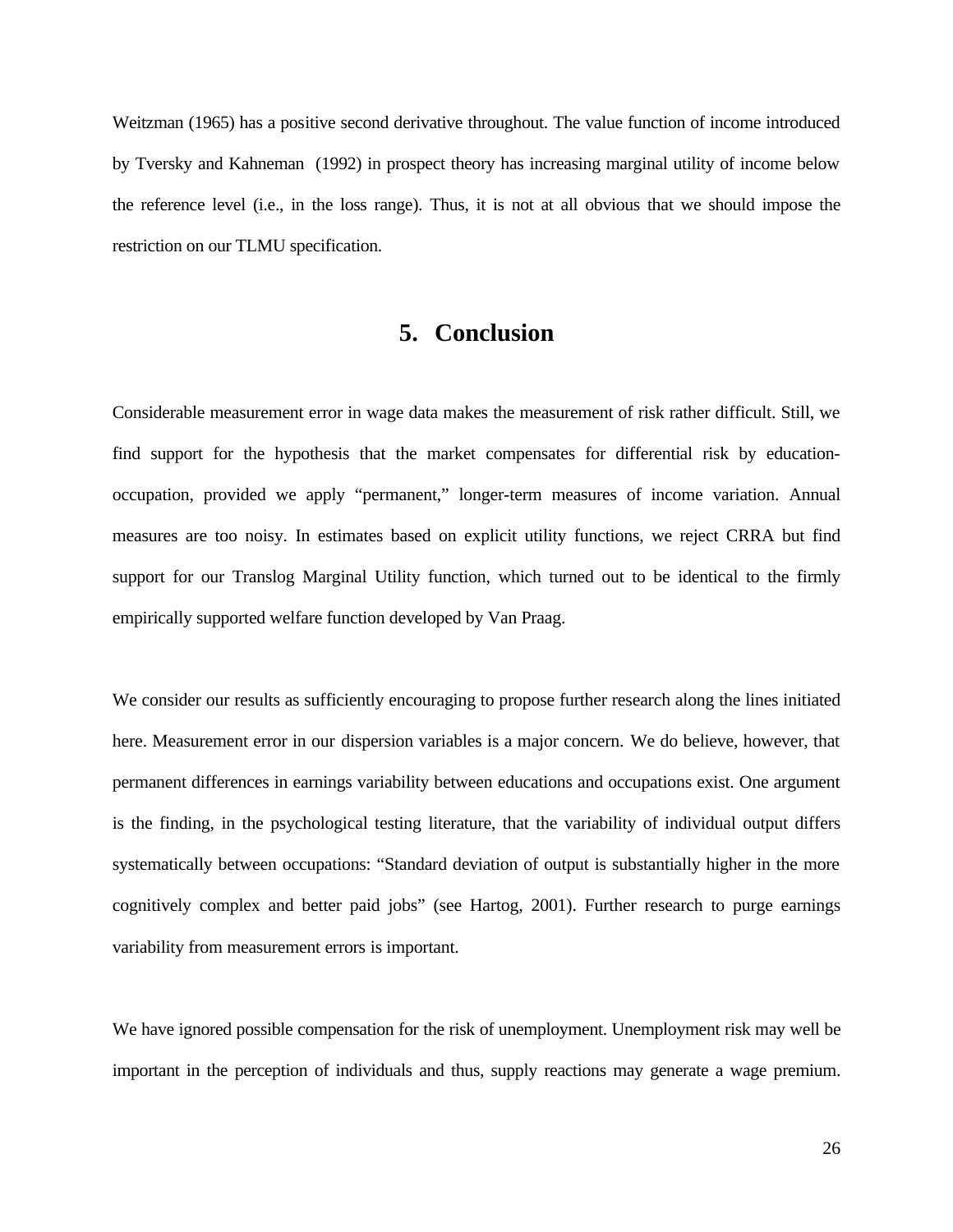However, one may suspect the compensation for earnings variability to be much more important, simply because earnings variability is much larger**.** For example, in the CPS 1977-1984 data, the coefficient of variation is 0.24 for the hourly wage rate and 0.067 for annual hours worked (Murphy and Topel, 1987:109)**.** Suppose then that every individual faces an annual unemployment risk of 10% and, when unemployed, receives 70% of his earnings, and let us evaluate unemployment only in terms of lost income. Then, relative earnings risk  $m_2 / m^2$  equals 0.008, from which, given the risk aversion coefficient  $V_r$  of about 0.5 (see the table above), equation (15) predicts an earnings premium of 0.2%. By contrast, our data indicate that relative earnings risk is in the order of 0.6, which would require a wage premium of 15%. Abowd and Ashenfelter (1981) estimate wage compensation for actually experienced unemployment in the order of 4%. Murphy and Topel (1987) find that a one standard deviation increase in the variability of weeks worked<sup>24</sup> would generate compensation in average annual earnings of about 0.5%. From these magnitudes, we are not inclined to give top priority to the measurement of possible compensation for the differences in unemployment risk on our list of further research.

<sup>&</sup>lt;sup>24</sup> This risk compensation would be on top of the loss of expected income, i.e.  $.10 \times .30 = 3 \%$ .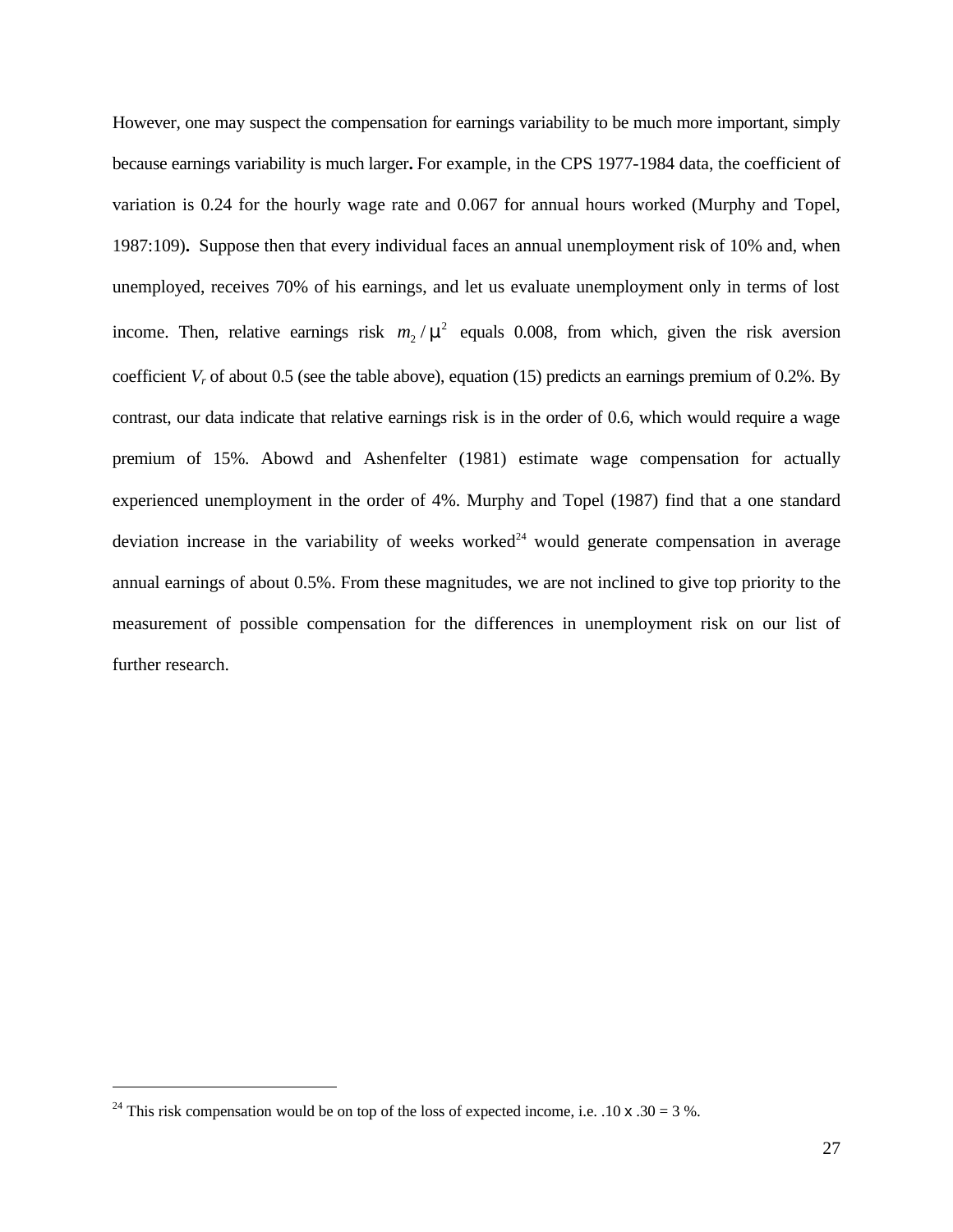|              | Mean $(m)$ and St.dev $(s)$ |       |                                   |       | <b>Estimated coefficients</b> |       |                          |       |                       |      |                       |       |  |
|--------------|-----------------------------|-------|-----------------------------------|-------|-------------------------------|-------|--------------------------|-------|-----------------------|------|-----------------------|-------|--|
|              | $\mathcal{R}$<br>K          |       | Based on annual sample statistics |       |                               |       | Based on median of 95-99 |       |                       |      |                       |       |  |
|              | m                           | S     | m                                 | s     | $b_{R}$                       | t     | $\bm{b}_{\mathsf{K}}$    | t     | $\bm{b}_{\mathsf{R}}$ | t    | $\bm{b}_{\mathsf{K}}$ | Τ     |  |
| Males        |                             |       |                                   |       |                               |       |                          |       |                       |      |                       |       |  |
| 95           | 0.178                       | 0.049 | 0.132                             | 0.224 | $-1.139$                      | 16.68 | 0.054                    | 3.52  | 0.452                 | 4.21 | $-1.105$              | 18.12 |  |
| 96           | 0.193                       | 0.133 | 0.448                             | 2.058 | $-1.170$                      | 22.34 | 0.061                    | 17.33 | 0.631                 | 5.08 | $-1.174$              | 16.09 |  |
| 97           | 0.182                       | 0.074 | 0.175                             | 0.676 | $-1.336$                      | 22.80 | 0.095                    | 14.23 | 0.459                 | 4.20 | $-1.068$              | 16.64 |  |
| 98           | 0.203                       | 0.064 | 0.205                             | 0.205 | 0.230                         | 3.21  | $-0.252$                 | 13.51 | 0.882                 | 8.04 | $-1.372$              | 21.61 |  |
| 99           | 0.214                       | 0.106 | 0.474                             | 1.685 | $-0.223$                      | 5.16  | 0.003                    | 1.27  | 0.799                 | 6.35 | $-1.182$              | 17.39 |  |
| m            | 0.178                       | 0.041 | 0.114                             | 0.075 |                               |       |                          |       |                       |      |                       |       |  |
| Females      |                             |       |                                   |       |                               |       |                          |       |                       |      |                       |       |  |
| 95           | 0.203                       | 0.096 | 0.646                             | 1.492 | $-0.877$                      | 16.57 | 0.022                    | 6.77  | $-0.123$              | 1.79 | $-0.477$              | 21.65 |  |
| 96           | 0.198                       | 0.128 | 0.969                             | 3.794 | $-1.132$                      | 20.31 | 0.024                    | 13.61 | $-0.060$              | 0.85 | $-0.462$              | 23.73 |  |
| 97           | 0.178                       | 0.052 | 0.199                             | 0.242 | $-0.704$                      | 9.86  | $-0.107$                 | 6.78  | $-0.080$              | 1.21 | $-0.440$              | 22.47 |  |
| 98           | 0.193                       | 0.072 | 0.303                             | 0.428 | $-0.233$                      | 3.89  | $-0.067$                 | 7.72  | $-0.107$              | 1.53 | $-0.407$              | 19.86 |  |
| 99           | 0.193                       | 0.094 | 0.382                             | 0.978 | 0.047                         | 0.83  | $-0.028$                 | 5.04  | 0.217                 | 3.09 | $-0.491$              | 25.04 |  |
| $\mathbf{m}$ | 0.179                       | 0.050 | 0.190                             | 0.168 |                               |       |                          |       |                       |      |                       |       |  |

### **Table 1: NBER-CPS: Sample Measures vs. Median Values of** *R* **and** *K*

Note: *m* denotes the median over 1995-99. *t*-statistics are based on bootstrapped standard errors.

|              | Mean $(m)$ and St.dev $(s)$ |       |       |                                   | <b>Estimated coefficients</b> |       |                  |                            |                       |       |                           |       |  |
|--------------|-----------------------------|-------|-------|-----------------------------------|-------------------------------|-------|------------------|----------------------------|-----------------------|-------|---------------------------|-------|--|
|              | K<br>R                      |       |       | Based on annual sample statistics |                               |       |                  | Based on pooled data 95-99 |                       |       |                           |       |  |
|              | m                           | S     | m     | s                                 | $\bm{b}_{\mathsf{R}}$         |       | $b_{\mathsf{K}}$ | t                          | $\bm{b}_{\mathsf{R}}$ |       | $\mathbf{b}_{\mathsf{K}}$ | t     |  |
| Males        |                             |       |       |                                   |                               |       |                  |                            |                       |       |                           |       |  |
| 95           | 0.494                       | 0.081 | 1.294 | 0.293                             | $-0.290$                      | 6.65  | $-0.080$         | 6.78                       | $-0.077$              | 1.30  | $-0.168$                  | 7.17  |  |
| 96           | 0.497                       | 0.085 | 1.306 | 0.371                             | $-0.324$                      | 6.30  | $-0.021$         | 1.54                       | 0.049                 | 0.79  | $-0.233$                  | 9.33  |  |
| 97           | 0.496                       | 0.085 | 1.285 | 0.369                             | $-0.303$                      | 6.05  | $-0.074$         | 5.96                       | 0.000                 | 0.00  | $-0.219$                  | 9.86  |  |
| 98           | 0.499                       | 0.079 | 1.344 | 0.419                             | $-0.028$                      | 0.55  | $-0.005$         | 0.40                       | 0.033                 | 0.56  | $-0.190$                  | 9.18  |  |
| 99           | 0.479                       | 0.085 | 1.403 | 0.454                             | 0.444                         | 9.19  | $-0.102$         | 10.57                      | 0.091                 | 1.51  | $-0.163$                  | 7.91  |  |
| $\mathbf{m}$ | 0.492                       | 0.066 | 1.285 | 0.179                             |                               |       |                  |                            |                       |       |                           |       |  |
| Females      |                             |       |       |                                   |                               |       |                  |                            |                       |       |                           |       |  |
| 95           | 0.465                       | 0.106 | 1.396 | 0.420                             | 0.630                         | 12.84 | $-0.412$         | 34.55                      | 1.075                 | 16.91 | $-0.593$                  | 31.10 |  |
| 96           | 0.472                       | 0.104 | 1.422 | 0.436                             | 0.661                         | 12.53 | $-0.304$         | 23.64                      | 1.088                 | 15.43 | $-0.577$                  | 29.06 |  |
| 97           | 0.471                       | 0.096 | 1.389 | 0.398                             | 0.371                         | 7.03  | $-0.193$         | 16.03                      | 1.045                 | 16.92 | $-0.568$                  | 30.80 |  |
| 98           | 0.473                       | 0.092 | 1.515 | 0.680                             | 0.371                         | 6.48  | $-0.109$         | 9.44                       | 1.017                 | 16.11 | $-0.539$                  | 26.93 |  |
| 99           | 0.462                       | 0.101 | 1.339 | 0.419                             | 0.719                         | 13.85 | $-0.222$         | 19.72                      | 1.236                 | 18.07 | $-0.543$                  | 27.75 |  |
| $\mathbf{m}$ | 0.469                       | 0.085 | 1.362 | 0.250                             |                               |       |                  |                            |                       |       |                           |       |  |

#### **Table 2: NBER-CPS: Annual vs. 5-Year Measures of Percentile-Based** *R* **and** *K*

Note: *m* refers to values based on pooled data 1995-99. *t*-statistics are based on bootstrapped standard errors.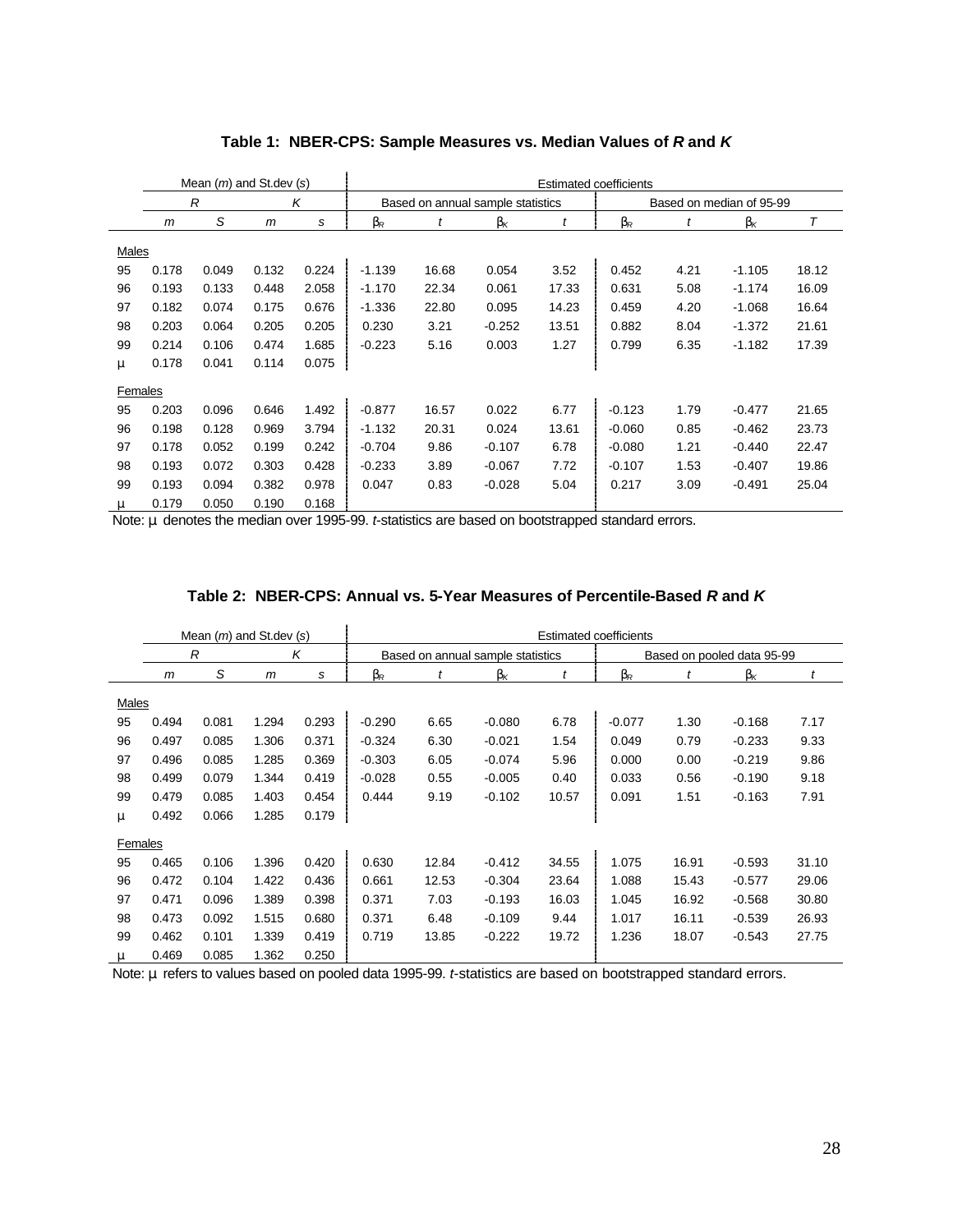|                                     |                                           |       | Male wage equation<br>with female $R$ and $K$ |       | Female wage equation<br>with male $R$ and $K$ |      |                       |       |  |
|-------------------------------------|-------------------------------------------|-------|-----------------------------------------------|-------|-----------------------------------------------|------|-----------------------|-------|--|
|                                     | $b_{R}$                                   | t     | $\mathbf{b}_{\mathsf{K}}$                     | t     | $b_{R}$                                       | t    | $\bm{b}_{\mathsf{K}}$ | t     |  |
| A: Median-based measures of R and K |                                           |       |                                               |       |                                               |      |                       |       |  |
| 95                                  | 0.774                                     | 13.54 | $-0.523$                                      | 24.29 | 0.288                                         | 2.57 | $-0.949$              | 14.21 |  |
| 96                                  | 0.940                                     | 15.96 | $-0.592$                                      | 26.72 | 0.294                                         | 2.62 | $-0.920$              | 14.17 |  |
| 97                                  | 0.932                                     | 16.18 | $-0.565$                                      | 25.93 | 0.275                                         | 2.50 | $-0.845$              | 13.08 |  |
| 98                                  | 0.902                                     | 15.35 | $-0.553$                                      | 26.46 | 0.387                                         | 3.52 | $-0.921$              | 14.55 |  |
| 99                                  | 0.894                                     | 15.44 | $-0.540$                                      | 24.68 | 0.659                                         | 6.09 | $-0.981$              | 15.34 |  |
|                                     | B: Percentile-based measures of R and $K$ |       |                                               |       |                                               |      |                       |       |  |
| 95                                  | 0.808                                     | 20.22 | $-0.163$                                      | 11.11 | 0.128                                         | 2.15 | $-0.362$              | 15.36 |  |
| 96                                  | 0.965                                     | 23.50 | $-0.195$                                      | 12.99 | 0.131                                         | 2.26 | $-0.338$              | 14.39 |  |
| 97                                  | 0.967                                     | 24.05 | $-0.202$                                      | 13.70 | 0.187                                         | 3.22 | $-0.352$              | 15.13 |  |
| 98                                  | 0.904                                     | 21.28 | $-0.187$                                      | 11.95 | 0.191                                         | 3.28 | $-0.349$              | 14.92 |  |
| 99                                  | 0.943                                     | 22.92 | $-0.220$                                      | 14.79 | 0.311                                         | 5.61 | $-0.304$              | 13.73 |  |

### **Table 3: Using opposite-sex measures of** *R* **and** *K*

Note: *R* and *K* values are based on pooled data 1995-99. *t*-statistics have not been bootstrapped.

### **Table 4: Estimates of the Structural Model (restricted non-normal TLMU), NBER-CPS 1999**

|                           | Males      |          | Females    |          |
|---------------------------|------------|----------|------------|----------|
| Parameter                 | estimate   | t-stat   | estimate   | t-stat   |
| Intercept                 | 1.870      | 173.06   | 1.795      | 160.00   |
| (Age-16)                  | 0.043      | 67.97    | 0.029      | 43.37    |
| $(Age-16)^2$ (x 100)      | $-0.066$   | $-49.87$ | $-0.046$   | $-32.57$ |
| $r_1 = r_2$               | 0.392      | 31.21    | 0.330      | 36.22    |
| d                         | 0.054      | 26.56    | 0.075      | 47.74    |
| <b>Black</b>              | $-0.146$   | $-23.51$ | $-0.055$   | $-9.71$  |
| Indian                    | $-0.097$   | $-4.76$  | $-0.076$   | $-3.90$  |
| Asian                     | $-0.101$   | $-9.96$  | $-0.040$   | $-4.08$  |
| Hispanic                  | $-0.201$   | $-34.64$ | $-0.129$   | $-20.60$ |
| Mid Atlantic              | 0.009      | 0.90     | $-0.014$   | $-1.50$  |
| <b>East North Central</b> | 0.007      | 0.80     | $-0.054$   | $-5.61$  |
| <b>West North Central</b> | $-0.057$   | $-5.28$  | $-0.086$   | $-8.52$  |
| South Atlantic            | $-0.045$   | $-4.73$  | $-0.067$   | $-6.97$  |
| <b>East South Central</b> | $-0.095$   | $-8.35$  | $-0.153$   | -13.46   |
| <b>West South Central</b> | $-0.063$   | $-6.32$  | $-0.117$   | $-11.40$ |
| Mountain                  | $-0.028$   | $-2.56$  | $-0.065$   | $-6.01$  |
| Pacific                   | 0.019      | 2.01     | 0.006      | 0.67     |
| Number of observations    | 54774      |          | 45928      |          |
| log Likelihood            | $-32165.2$ |          | $-24160.3$ |          |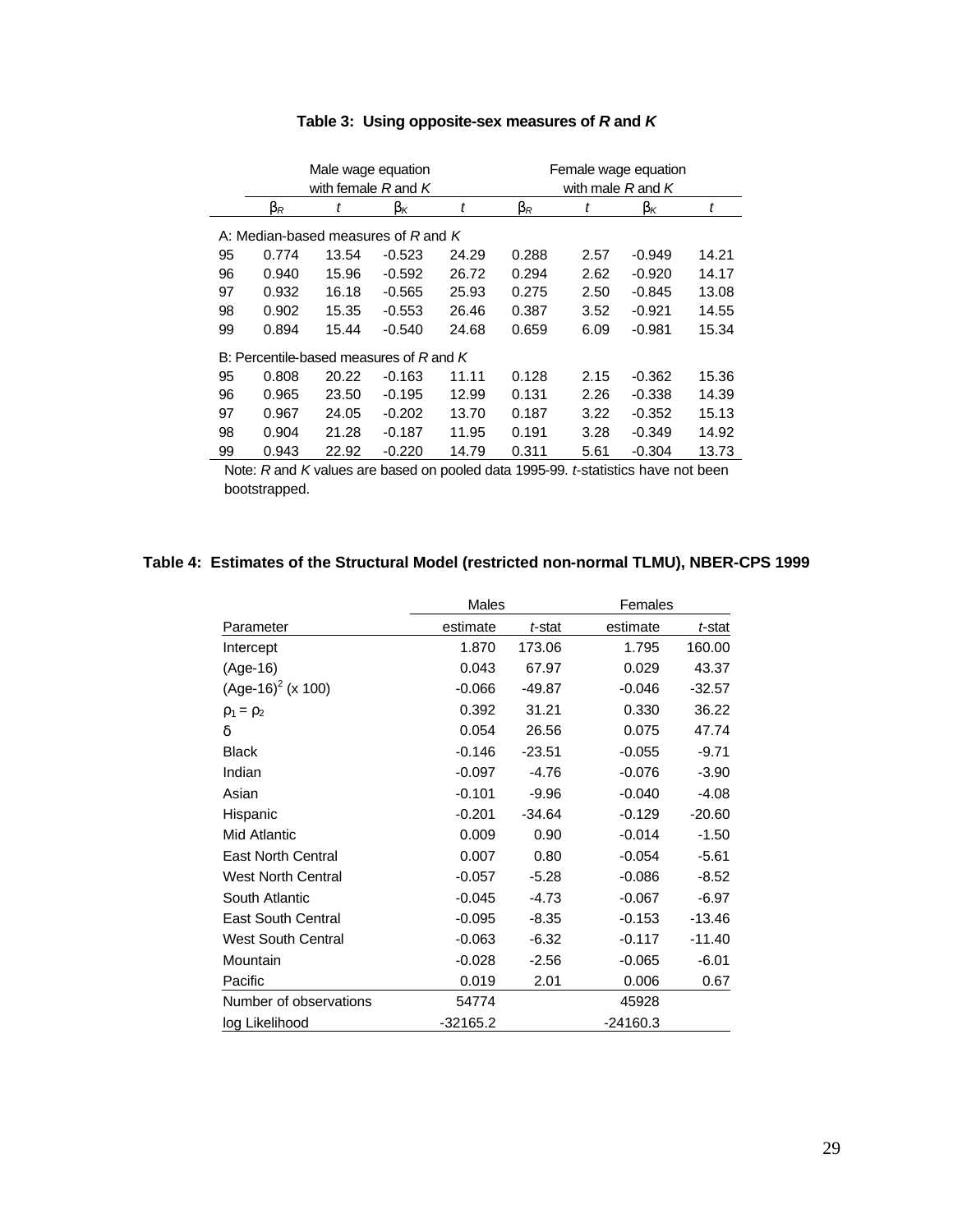### **References**

- Abowd, J. and O Ashenfelter (1981), Anticipated unemployment, temporary layoffs, and compensating wage differentials, in S. Rosen (editor), *Studies in Labor Markets*, Chicago: University of Chicago Press for NBER, 141-170.
- Abowd, J.M, and D. Card (1989), On the covariance structure of earnings and hours changes, *Econometrica* 57, 411-455.
- Arrow, K. (1971), *Essays in the theory of risk bearing*, Chicago: Markham Publishing
- Beetsma, R and P. Schotman (2001), Measuring risk attitudes in a natural experiment: data from the television game show Lingo, *Economic Journal* 111 (474), 821-848.
- Berkhout, P., J. Hartog and D. Webbink (2005), Compensation for earnings risk under heterogeneity, Paper presented at the EEA meetings, Amsterdam
- Blanchard, O. J. and S. Fisher (1989), *Lectures on macroeconomics*, Cambridge, Mass: MIT Press
- Camerer, C. (1995), Individual decision-making, in J.H. Kagel and A.E. Roth (eds), *The Handbook of Experimental Economics*, Princeton: Princeton University Press.
- Canty, A. J. and A. C. Davison (1999), Resampling-based variance estimation for labour force surveys. *Journal of the Royal Statistical Society, Series D, The Statistician,* 48 (3),379-391
- Carroll, C.D. and A. Samwick (1997), The nature of precautionary wealth, *Journal of Monetary Economics*, 40, 41-71.
- Chen, Stacey (2003), Estimating Wage Volatilities for College versus High School Careers, State University of New York at Albany: Discussion Paper 03-01.
- Davis, S. and P. Willen (2000), Occupation-level income shocks and asset returns: their covariance and implications for portfolio choice, NBER Working Paper 7905.
- Diaz Serrano, L., J. Hartog and H. Skyt Nielsen (2004), Compensating wage differentials for schooling risk in Denmark, Discussion Paper Maynooth/Amsterdam/Aarhus
- Dominitz, J. and C. Manski (1996), Eliciting student expectations of the returns to schooling, *Journal of Human Resources*, 31 (1), 1-26
- Dynan, K. (1993), How prudent are consumers? *Journal of Political Economy,* 101 (6), 1104-1113.
- Feinberg, R.M. (1981), Earnings-risk as a compensating differential, *Southern Economic Journa*l, 48, 156-163.
- Flyer, F.A. (1997), The influence of higher moments of earnings distributions on career decisions, *Journal of Labor Economics*, 15 (4), 689-713.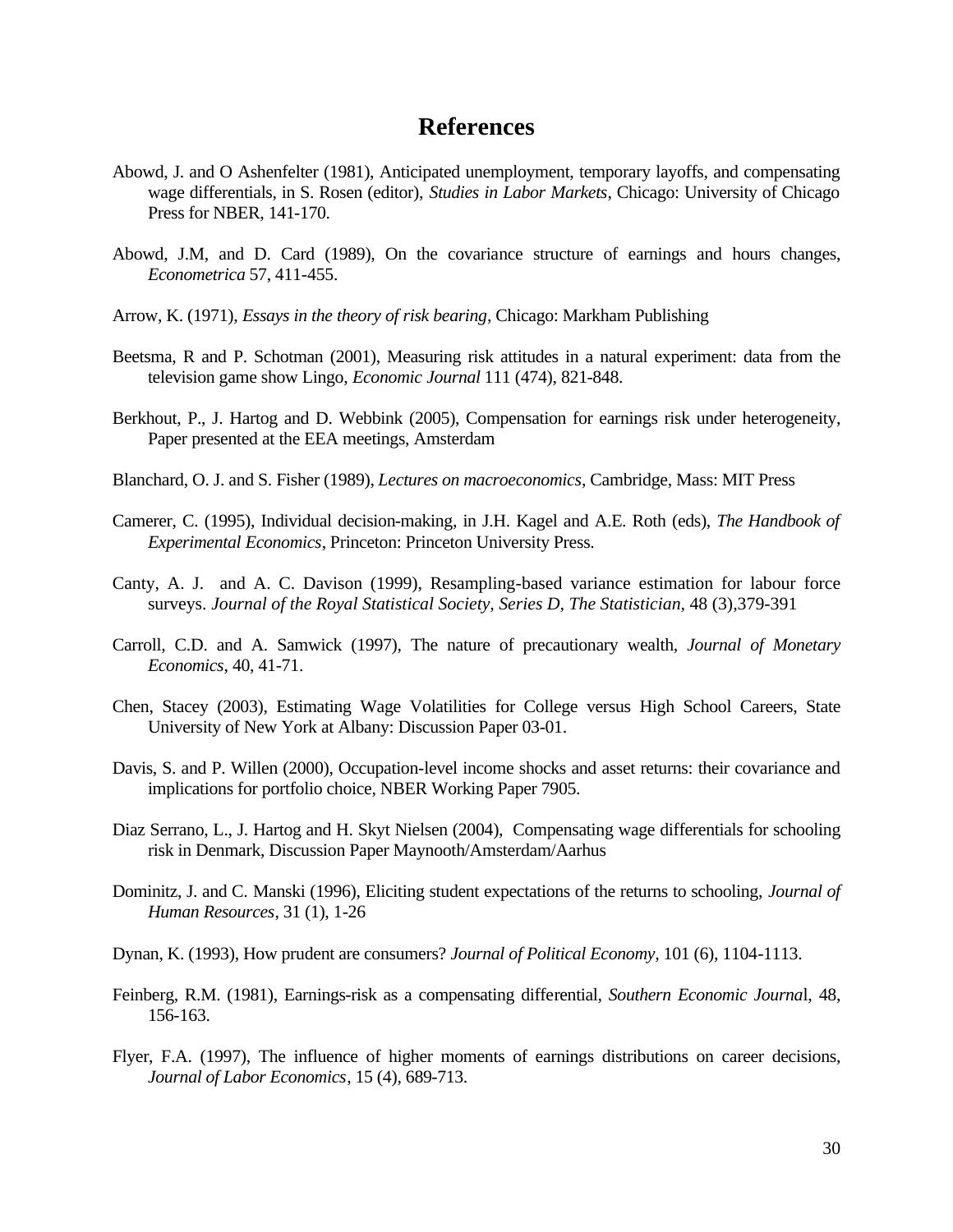- Frederick, S., G. Loewenstein and T. O'Donoghue (2002), Time discounting and time preference: a critical review, *Journal of Economic Literature*, XL (2), 351-401
- Friedman, M. and L.J. Savage (1948), The utility analysis of choices involving risk, *Journal of Political Economy*, 56 (4), 279-304.
- Garrett, T.A. and R.S. Sobel (1999), Gamblers favor skewness, not risk: further evidence from United States' Lottery games, *Economics Letters*, 63, 85-90.
- Golec, J. and M. Tamarkin (1998), Bettors love skewness, not risk, at the horse track, *Journal of Political Economy*, 106 (1), 205-225.
- Gollier, C. (2001), *The economics of risk and time*, Cambridge, Mass: The MIT Press
- Guiso, L. and M. Paiella, (2001), Risk aversion, wealth and background risk, London: CEPR Discussion Paper 2728.
- Hartog, J. (1988), Poverty and the measurement of individual welfare, *Journal of Human Resources*, 23 (2), 243-266.
- Hartog, J (2001), On human capital and individual capabilities, *Review of Income and Wealth*, 47 (4), 515-540.
- Hartog, J., E. Plug, L. Diaz Serrano and J. Vieira (2003), Risk compensation in wages, a replication, *Empirical Economics*, 28, 639-647
- Hartog, J., A. Ferrer-i-Carbonell and N. Jonker (2002), Linking measured risk aversion to individual characteristics, *Kyklos* , 55 (1), 3-26.
- Jacobs, B., J. Hartog and W. Vijverberg, Self-selection bias in estimated wage premia for earnings risk, Discussion Paper Amsterdam/Dallas
- King, A.G. (1974), Occupational choice, risk aversion and wealth, *Industrial and Labor Relations Review*, 586-596.
- Lawrance, E.C. (1991), Poverty and the rate of time preference: evidence from panel data, *Journal of Political Economy*, 99(1), 54-77.
- McGoldrick, K. (1995), Do women receive compensating wages for earnings risk? *Southern Economic Journal*, 62, 210-222.
- McGoldrick, K. and J. Robst (1996), The effect of worker mobility on compensating wages for earnings risk, *Applied Economics*, 28, 221-232.
- Moore, M.J. (1995), Unions, employment risks, and market provision of employment risk differentials, *Journal of Risk and Uncertainty*, 10(1), 57-70.